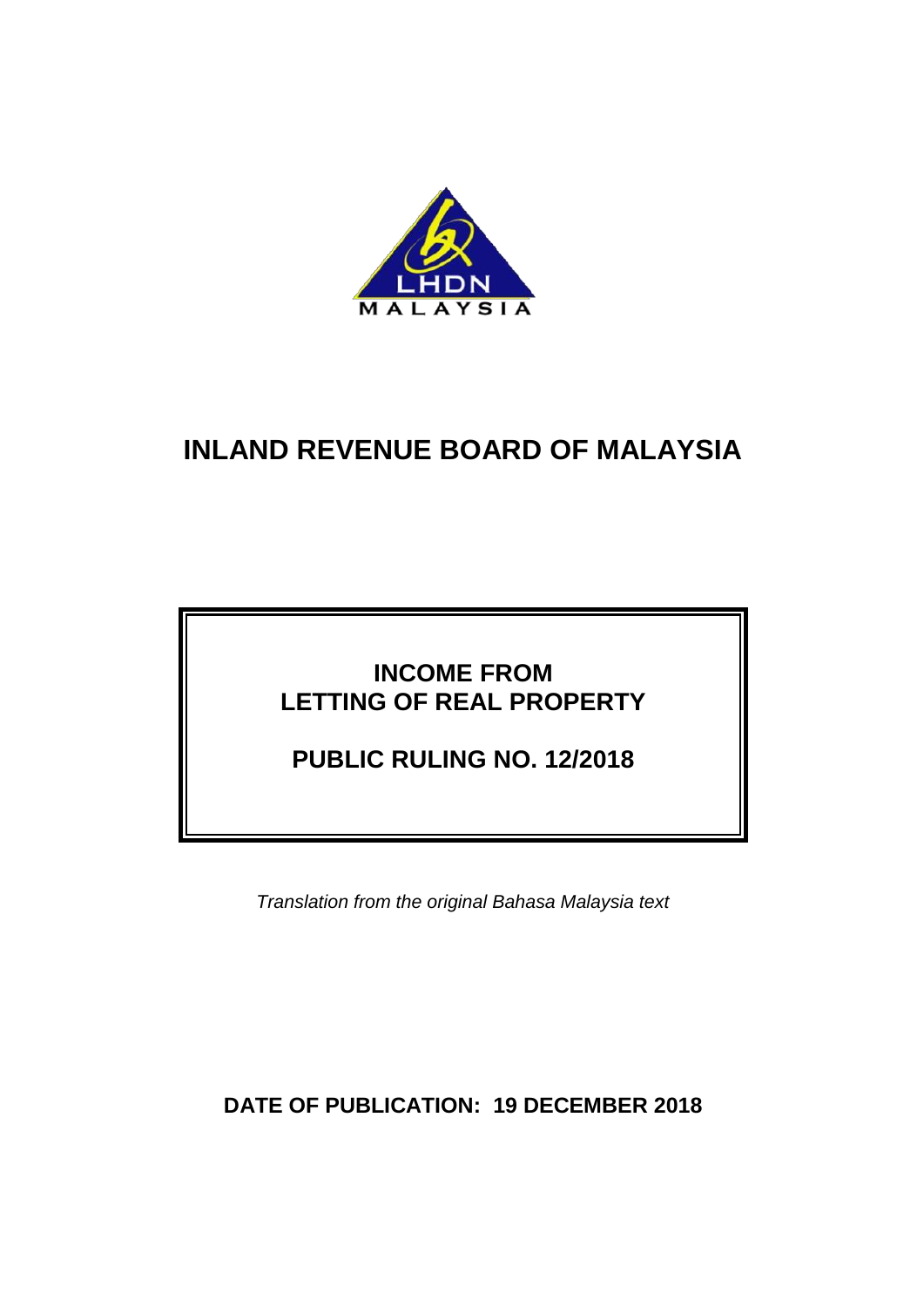

#### **INCOME FROM LETTING OF REAL PROPERTY**

 **Public Ruling No. 12/2018 INLAND REVENUE BOARD OF MALAYSIA Date of Publication: 19 December 2018**

Published by

Inland Revenue Board of Malaysia

Third edition

Second edition on 10 March 2011

First edition on 30 June 2004

© 2018 by Inland Revenue Board of Malaysia

All rights reserved on this Public Ruling are owned by Inland Revenue Board of Malaysia. One print or electronic copy may be made for personal use. Professional firms and associations are permitted to use the Public Ruling for training purposes only. Systemic or multiple reproduction, distribution to multiple location via electronic or other means, duplication of any material in this Public Ruling for a fee or commercial purposes, or modification of the content of the Public Ruling are prohibited.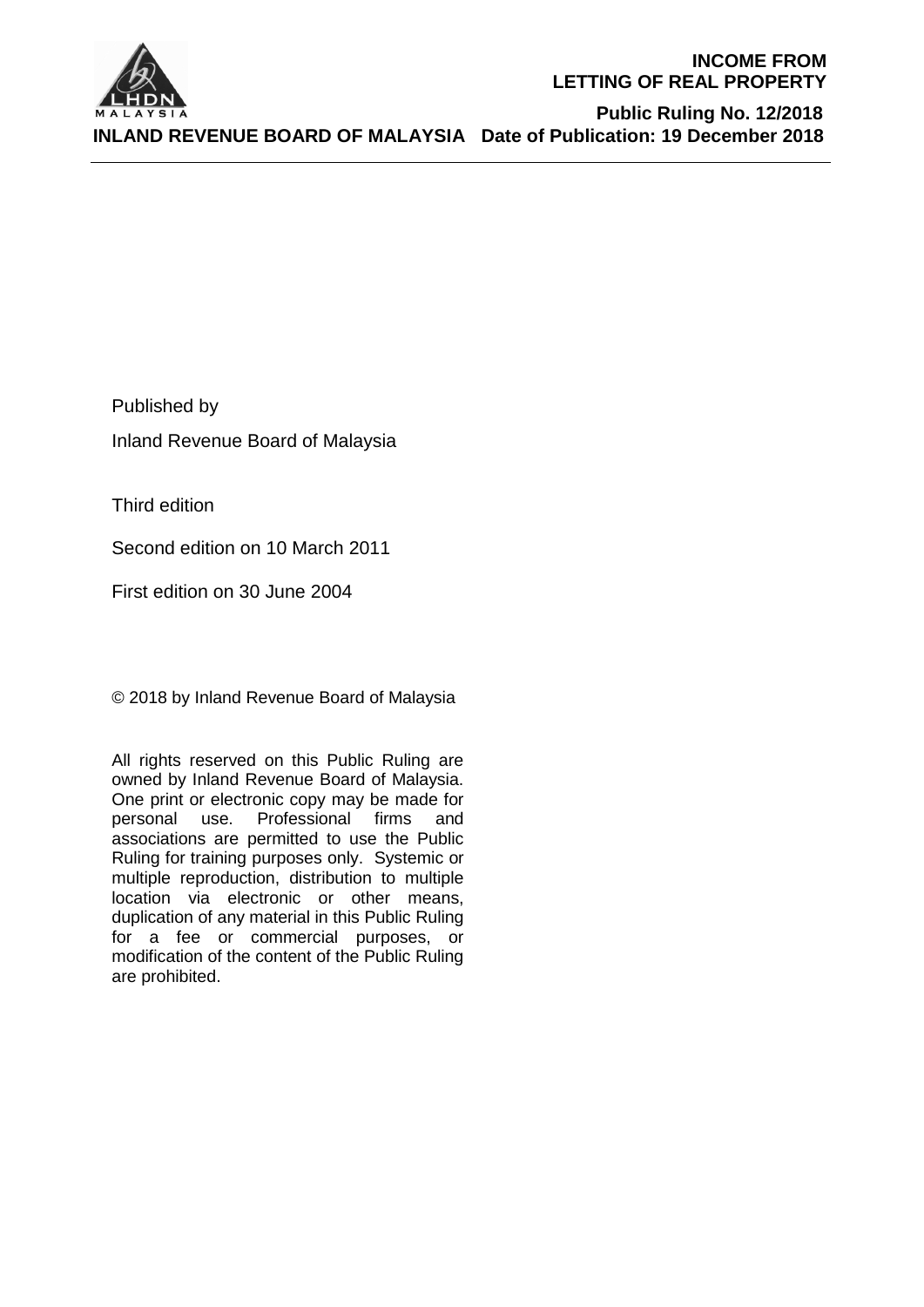

#### **INCOME FROM LETTING OF REAL PROPERTY**

**Public Ruling No. 12/2018 INLAND REVENUE BOARD OF MALAYSIA Date of Publication: 19 December 2018**

## **CONTENTS Page**

| 1.  | Objective                                              | 1              |
|-----|--------------------------------------------------------|----------------|
| 2.  | <b>Relevant Provisions of the Law</b>                  | 1              |
| 3.  | Interpretation                                         | 1              |
| 4.  | Letting of Real Property as a Business Source          | $\overline{2}$ |
| 5.  | Letting of Real Property as a Non-Business Source      | 4              |
| 6.  | Commencement Date of Letting of Property               | 5              |
| 7.  | Real Properties Grouped as a Single Source             | 7              |
| 8.  | Expense Relating to Income of Letting of Real Property | 13             |
| 9.  | Rental Income Received in Advance                      | 18             |
| 10. | <b>Capital Allowance</b>                               | 25             |
| 11. | <b>Industrial Building Allowance</b>                   | 28             |
| 12. | <b>Replacement Cost of Furnishings</b>                 | 28             |
| 13. | Letting of Part of Building Used in the Business       | 28             |
| 14. | <b>Updates and Amendments</b>                          | 28             |
| 15. | <b>Disclaimer</b>                                      | 28             |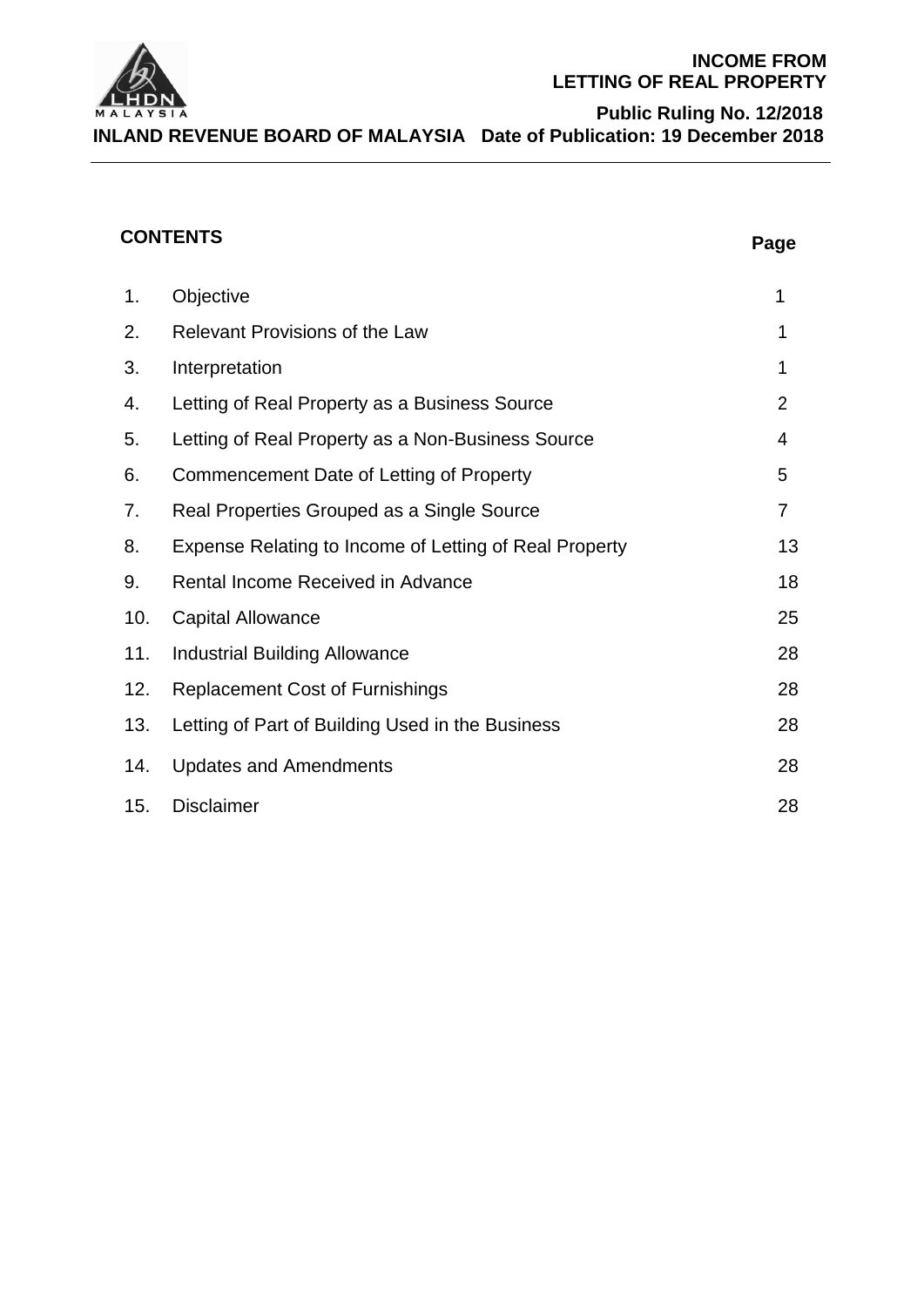

#### **DIRECTOR GENERAL'S PUBLIC RULING**

Section 138A of the Income Tax Act 1967 [ITA] provides that the Director General of Inland Revenue is empowered to make a Public Ruling in relation to the application of any provisions of the ITA.

A Public Ruling is published as a guide for the public and officers of the Inland Revenue Board of Malaysia. It sets out the interpretation of the Director General of Inland Revenue in respect of the particular tax law and the policy as well as the procedure applicable to it.

The Director General of Inland Revenue may withdraw either wholly or in part, by notice of withdrawal or by publication of a new Public Ruling.

**Director General of Inland Revenue, Inland Revenue Board of Malaysia.**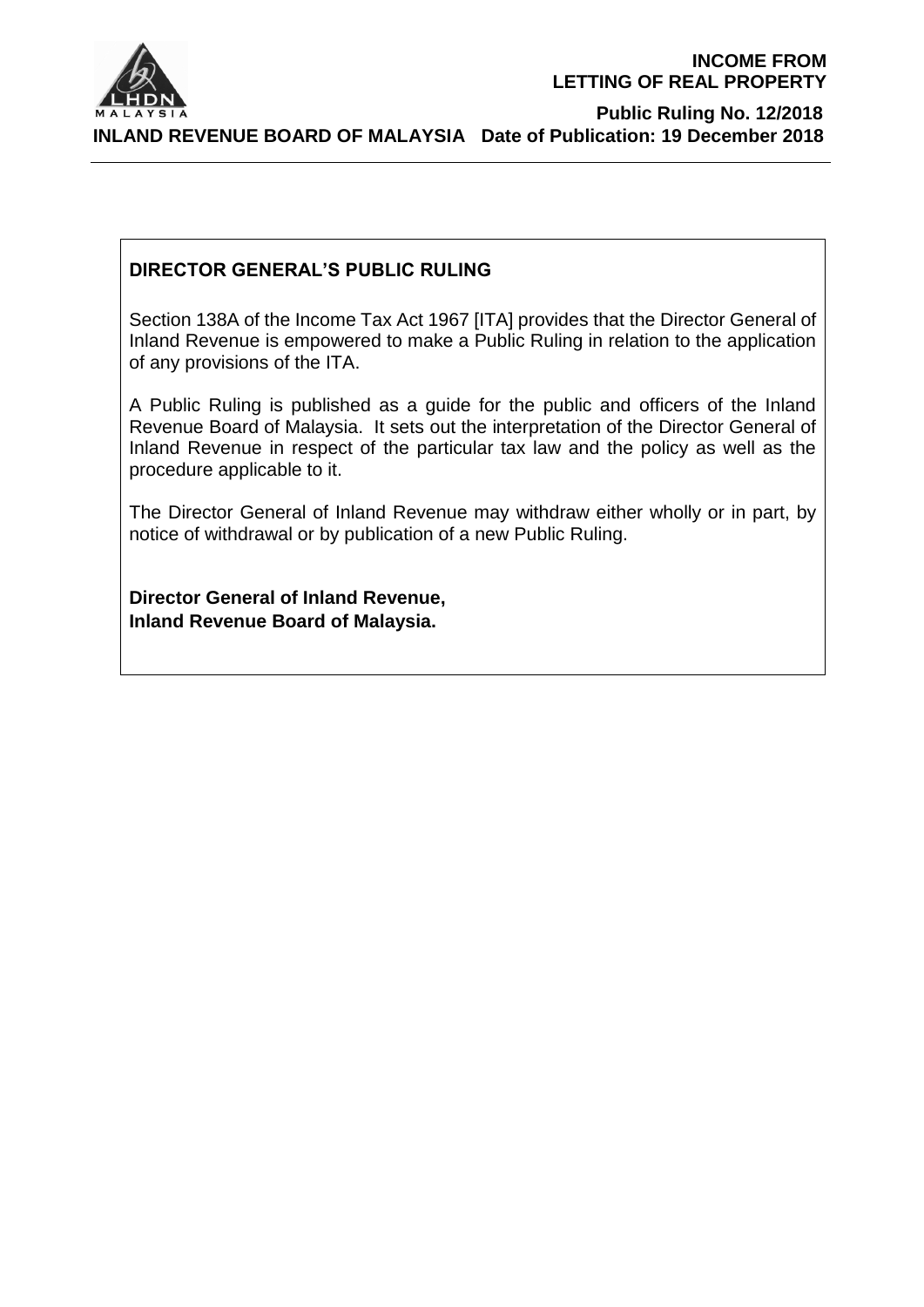

**INLAND REVENUE BOARD OF MALAYSIA Date of Publication: 19 December 2018**

 **Public Ruling No. 12/2018**

#### 1. **Objective**

This Public Ruling (PR) explains:

- (a) Letting of real property as a business source under paragraph 4(*a*) of the Income Tax Act 1967 (ITA); and
- (b) Letting of real property as a non-business source under paragraph 4(*d*) of the ITA.

#### 2. **Relevant Provisions of the Law**

The provisions of the ITA related to this PR are paragraphs 4(*a*), 4(*d*), 24(1)(b), 24(1)(c) and subsection 24(1A), 33(1) and 39(1).

#### 3. **Interpretation**

The words used in this PR have the following meaning:

- 3.1 "Arm's length basis" refers to the circumstances, decisions or outcomes that would have been arrived at if unrelated or unconnected persons were to deal with each other wholly independently and out of reach of personal influence.
- 3.2 "Real property" includes any land and any interest, option or other right in or over such land and includes any building on land.
- 3.3 "Person" includes a company, a co-operative society, a partnership, a club, an association, a Hindu joint family, a trust, an estate under administration and an individual, but excludes a unit trust.
- 3.4 "Letting of real property" means granting the use of a real property or occupation of a real property under an agreement or a term of contract and includes the letting out of part of the real property that is owned or rented.
- 3.5 "Management corporation" means a management corporation established under the Strata Titles Act 1985 (Act 318), the Land (Subsidiary Title) Enactment 1972 (Sabah No. 9 of 1972) or the Strata Titles Ordinance 1995 (Laws of Sarawak, Chapter 18).
- 3.6 "Rent" or "rental income" or "income from letting" includes any amount received for the use or occupation of any real property or part thereof including premiums and other receipt in connection with the use or occupation of the real property.
- 3.7 "Related company" has the same meaning as provided in subsection 2(4) of the ITA.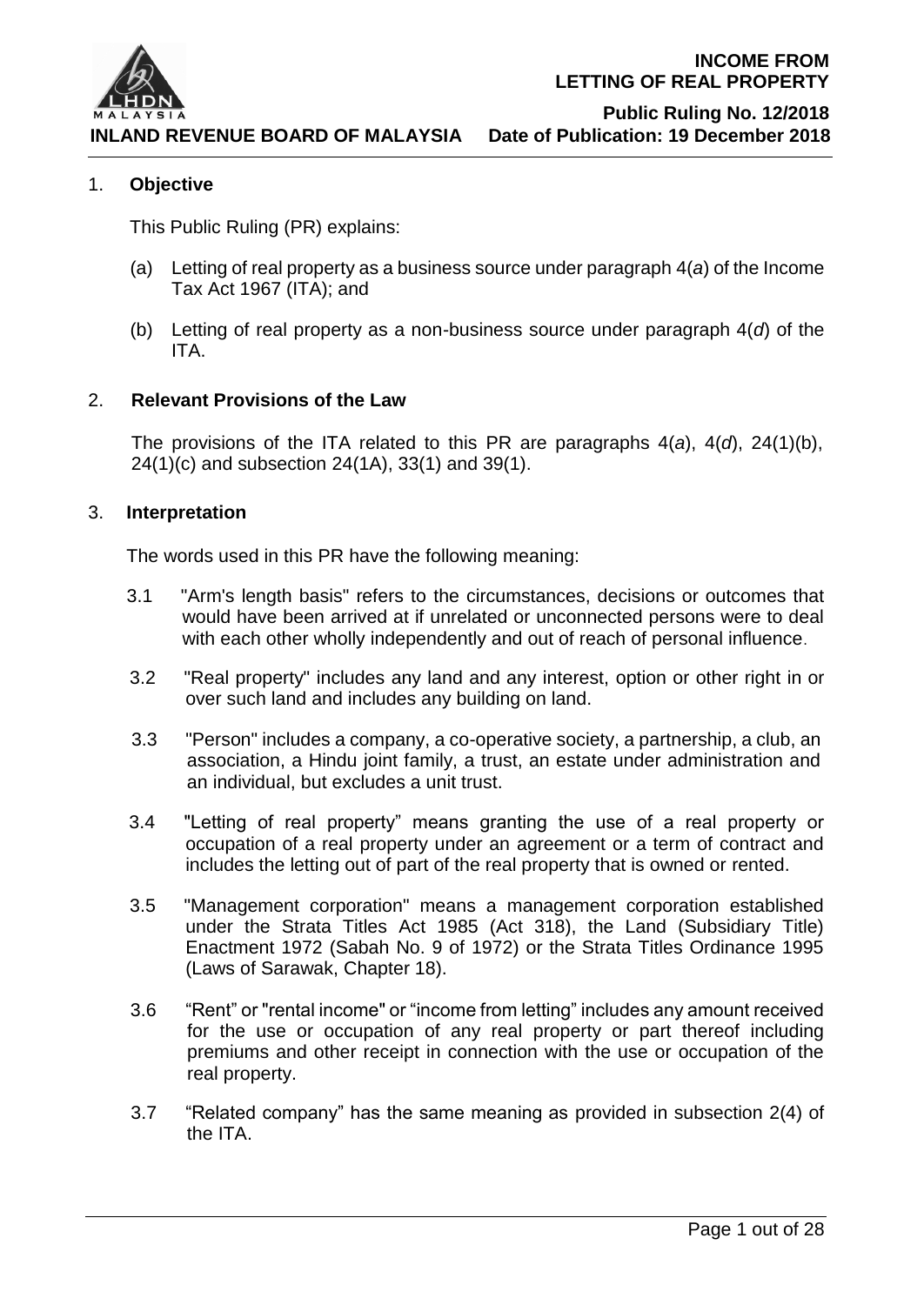

 **Public Ruling No. 12/2018**

**INLAND REVENUE BOARD OF MALAYSIA Date of Publication: 19 December 2018**

#### 4. **Letting of Real Property as a Business Source**

- 4.1 Letting of real property is deemed as a business source and the income received from it is charged to tax under paragraph 4(*a*) of the ITA if maintenance or support services are provided in relation to the real property.
- 4.2 Maintenance or support services should be comprehensively and actively provided.
	- 4.2.1 Maintenance or support services comprehensively provided means services which include:
		- (a) doing generally all things necessary (eg. cleaning services or repairs) for the maintenance and management of the real property such as the structural elements of the building, stairways, fire escapes, entrances and exits, lobbies, corridors, lifts/escalators, compounds, drains, water tanks, sewers, pipes, wires, cables or other fixtures and fittings; and
		- (b) doing generally all things necessary for the maintenance and management of the exterior parts of the real property such as playing fields, recreational areas, driveways, car parks, open spaces, landscape areas, walls and fences, exterior lighting or other external fixtures and fittings.

If a person only provides security services or other facilities, that person is not providing maintenance services or support services comprehensively.

- 4.2.2 Services actively provided means the person who owns or lets out the real property:
	- (a) provides himself; or
	- (b) hires another person or another firm to provide

the maintenance services or support services as mentioned under paragraph 4.2.1 of this PR.

#### **Example 1**

Suai Sdn Bhd owns three blocks of condominium consisting of 324 units and lets out those units to tenants. Suai Sdn Bhd provides maintenance services of lift, cleaning services, security services, centralized air conditioner and maintenance services of playing fields and car parks.

The letting of the condominium units is treated as a business source of Suai Sdn Bhd since maintenance services and support services are comprehensively and actively provided by Suai Sdn Bhd.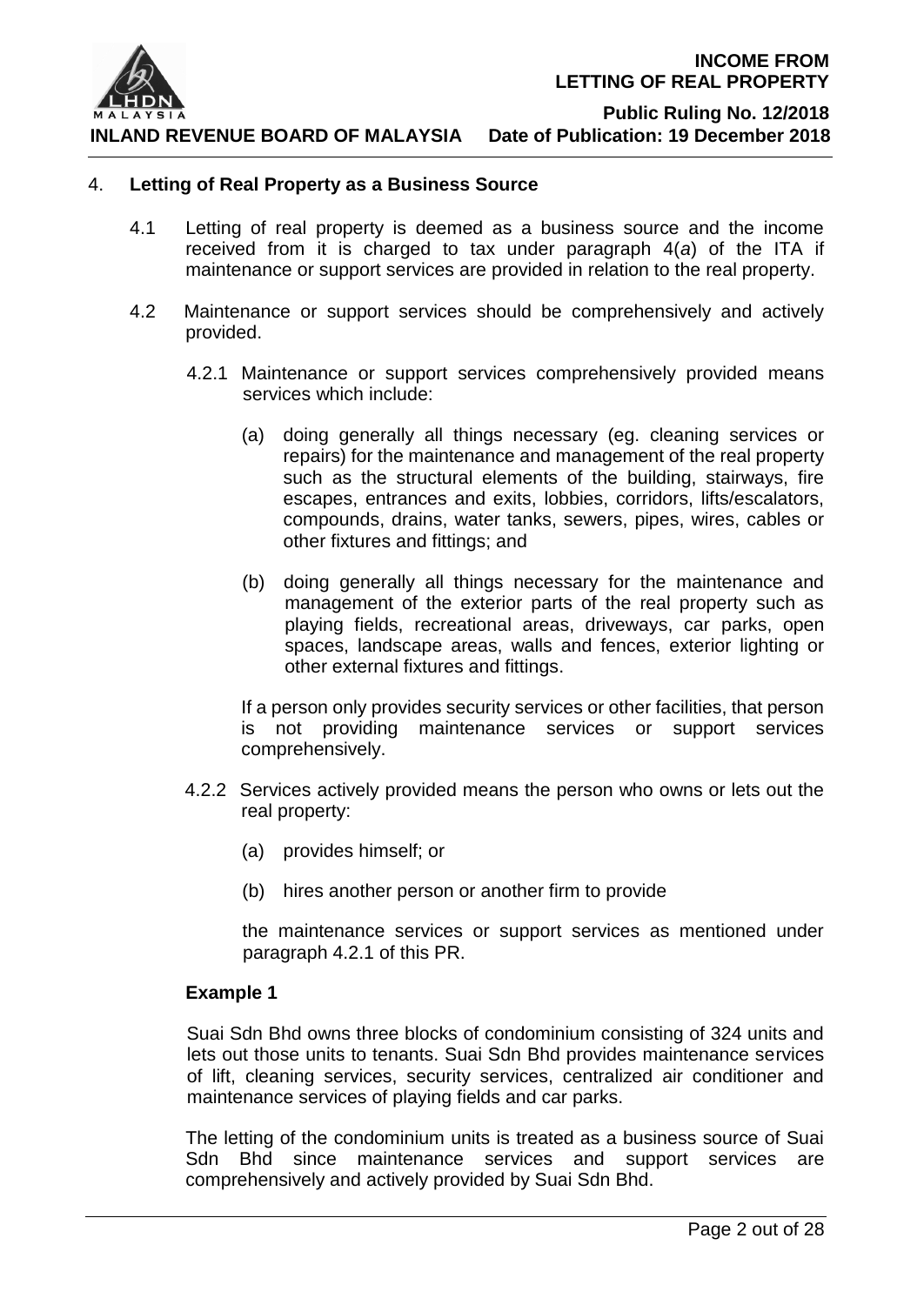

**INLAND REVENUE BOARD OF MALAYSIA Date of Publication: 19 December 2018**

# **Public Ruling No. 12/2018**

#### **Example 2**

Wahida owns a 4-storey building consisting of 32 units that can be used as offices and shop lots. All the units are let out to several tenants. Wahida hires Ali Enterprise to provide maintenance services of the structure of the building, maintenance of lift and cleaning services of the building and area outside the building.

The letting of the units in the building is treated as a business source of Wahida since maintenance services and support services are comprehensively and actively provided by Wahida.

#### **Example 3**

Yes Property Sdn Bhd rents one block of office building consisting of 42 units from Zura Sdn Bhd. All the units are let out to a few tenants. Yes Property Sdn Bhd provides cleaning services in and outside of the building area, centralized air conditioner, maintenance of car park and security services.

The letting of the office units is deemed to be a business source of Yes Property Sdn Bhd since maintenance services and support services are comprehensively and actively provided by Yes Property Sdn Bhd.

4.3 As long as maintenance services or support services are comprehensively and actively provided in relation to the real property which is let out, the letting is a business source under paragraph 4(*a*) of the ITA even though the letting is between related parties. However, if rental charged to the tenant is not at an arm's length basis, the Inland Revenue Board Malaysia would adjust the rental payment accordingly.

For the purpose of this PR, "related parties" in relation to:

- (a) individuals, mean both individuals are related;
- (b) companies, mean both companies are related companies;
- (c) a company and an individual, mean one of the parties is in a position to influence or be influenced by the other party, or to control or be controlled by the other party.
- 4.4 Special treatment for letting of a building to an approved Multimedia Super Corridor (MSC) status company

Under the Income Tax (Industrial Building Allowance) (Approved Multimedia Super Corridor (MSC) Status Company) Rules 2006 [P.U.(A) 202/2006], effective year of assesment (YA) 2006, the letting of building in the Cyberjaya Flagship Zone to an approved MSC status company is regarded as carrying on a business and the income received from it is charged to tax under paragraph 4(*a*) of the ITA.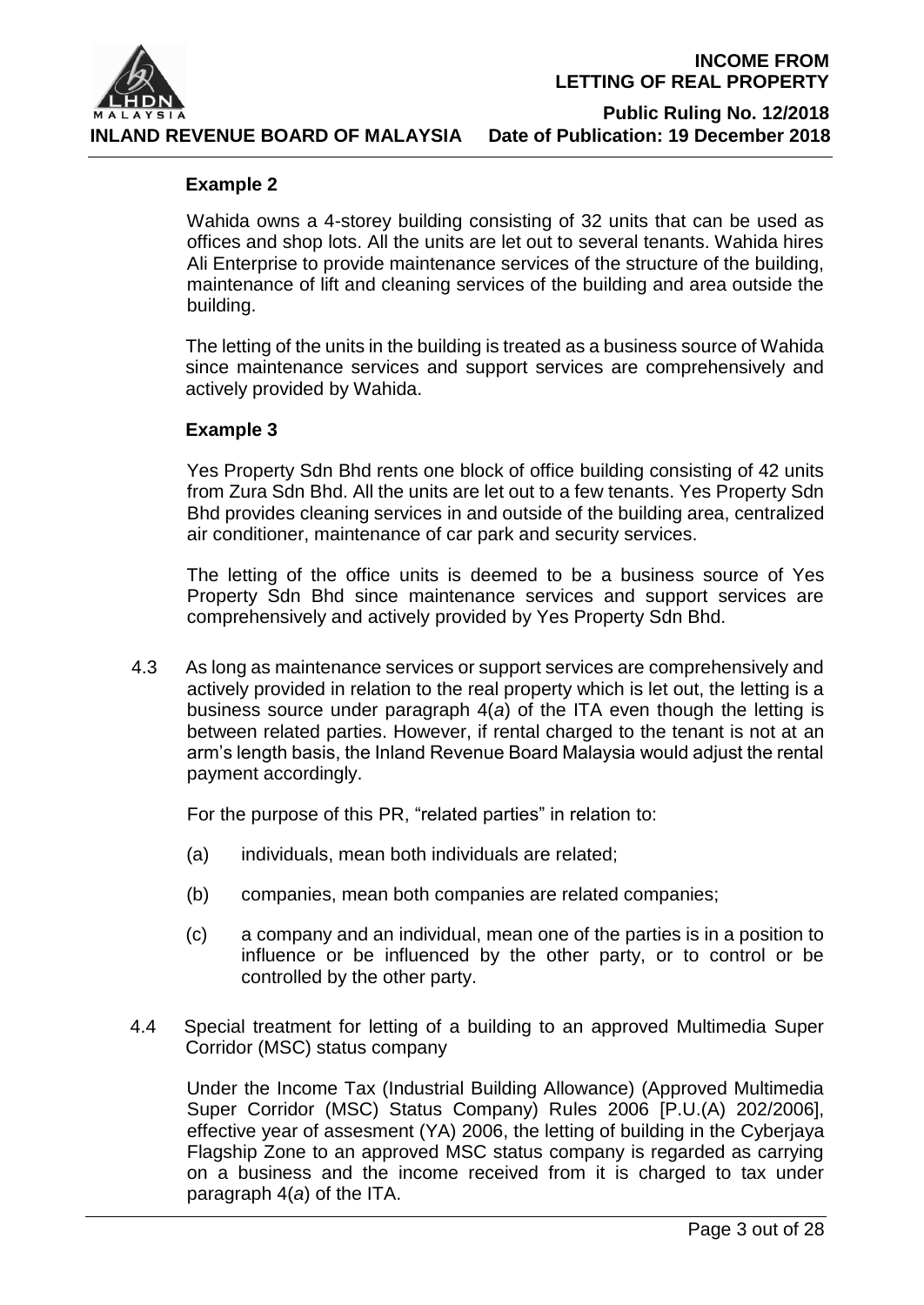

The building let out:

- has to be a new building that provides a world-class physical and information infrastructure as determined by the Multimedia Development Corporation Sdn Bhd;
- must not have been occupied by any company prior to the YA 2006; and  $\bullet$
- $\bullet$ does not include building for the purpose of living accommodation.

#### 5. **Letting of Real Property as a Non-Business Source**

5.1 The letting of real property is treated as a non-business source and income received from it is charged to tax under paragraph 4(*d*) of the ITA if a person lets out the real property without providing maintenance services or support services comprehensively and actively.

#### **Example 4**

Unggas Property Sdn Bhd lets out one block of office building to a company. Unggas Property Sdn Bhd only provides security services.

The letting of the office building is treated as non-business source since Unggas Property only provides security services. Unggas Property Sdn Bhd does not provide maintenance services or support services comprehensively.

#### **Example 5**

Azran Sdn Bhd lets out a 5-storey building to Aloy Sdn Bhd without providing any maintenance services or support services.

The letting of the building is a non-business source since there are no maintenance services or support services provided by Azran Sdn Bhd. Income received from the letting is charged to tax as rental income under paragraph 4(*d*) of the ITA.

#### **Example 6**

Facts are the same as in example 3 but maintenance services and support services are provided by Zura Property Sdn Bhd.

The letting of the office units is treated as a non-business source of Yes Property Sdn Bhd since maintenance services and support services are not provided by Yes Property Sdn Bhd but are provided by Zura Property Sdn Bhd which is hired by Zura Sdn Bhd.

5.2 The letting of real property is also treated as a non-business source if a person lets out the real property and maintenance services or support services are passively derived from the ownership of the real property. Income received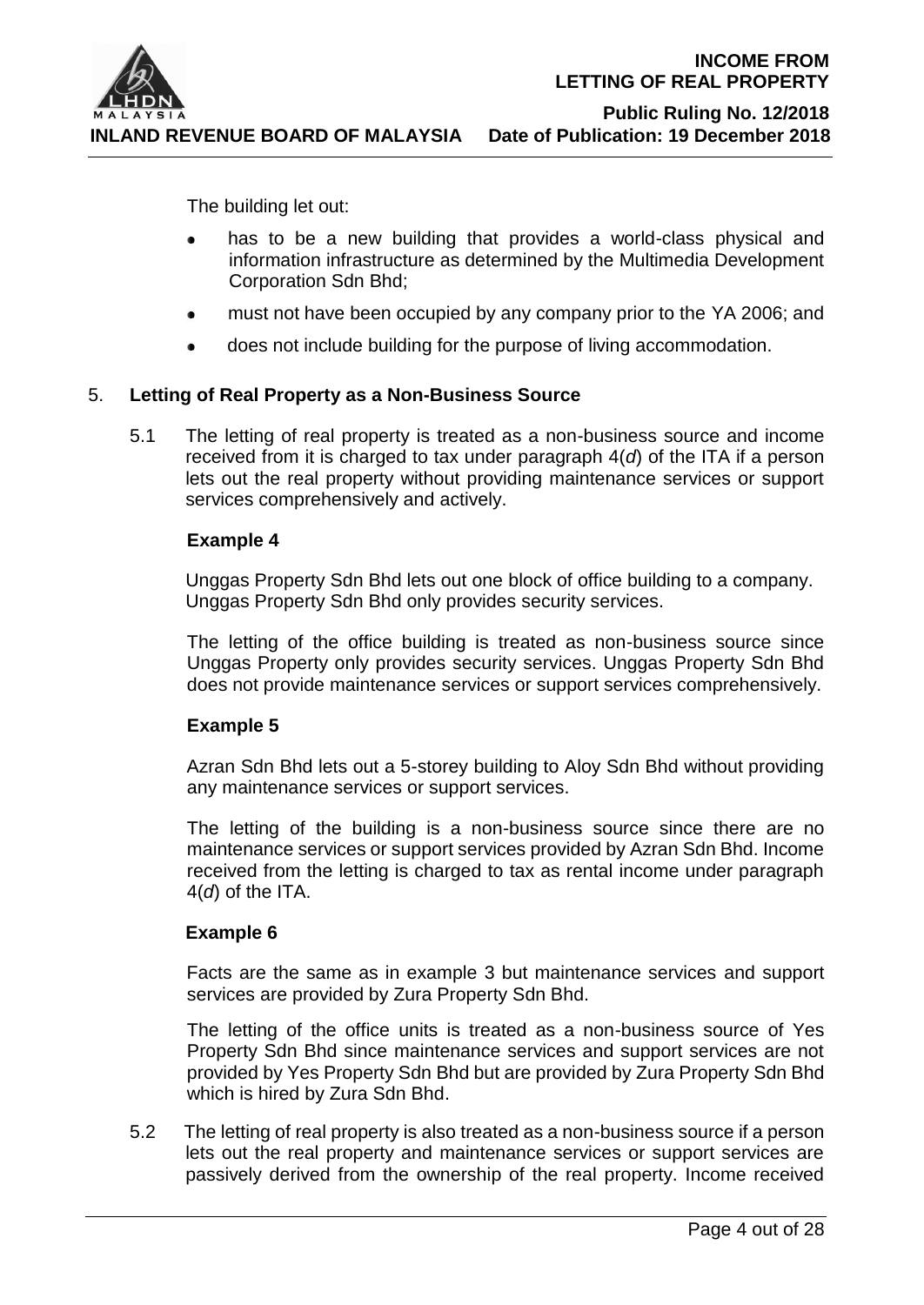

> from the letting of the real property is charged to tax as rental income under paragraph 4(*d*) of the ITA.

#### **Example 7**

Azrie owns 2 units of apartment and lets out those units to 2 tenants. The tenants are entitled to use the swimming pool, tennis court and other facilities that are provided in the apartment. All the facilities are provided and maintained by the management corporation of the apartment. Azrie only pays maintenance fees to the management corporation of the apartment.

Services enjoyed by the tenants are merely an extension of Azrie's right as proprietor of the apartment units and are not actively provided by Azrie. Therefore, the letting of the apartment units is a non-business source and the income received from it is charged to tax as rental income under paragraph 4(*d*) of the ITA.

#### 6. **Commencement Date of Letting of Real Property**

6.1 The date of commencement of letting of real property treated as a source of rental income under paragraph 4(*d*) of the ITA is on the date the real property is rented out for the first time.

#### **Example 8**

Nora buys one unit of apartment on 1.10.2017. She renovates and advertises the letting of the apartment on 1.1.2018. The apartment is only let out on 1.7.2018.

The letting of the apartment commences on 1.7.2018 i.e on the date it is rented out for the first time.

6.2 The date of commencement of letting of real property treated as a business source under paragraph 4(*a*) of the ITA is on the date the real property is made available for letting. A real property is made available for letting when the real property is ready to be occupied by tenants and steps to let out the real property have been taken such as advertising the real property for letting or appointing a real property agent to facilitate the letting.

#### **Example 9**

Muhibbah Sdn Bhd purchases a 12-storey office building on 1.1.2017. The company advertises the letting of that building on 1.4.2017. The Company provides maintenance services of lift, cleaning services of the building and area outside the building, maintenance services of car park for that building and centralized air conditioner. The building is made available for letting on 1.6.2017 after renovation is completed. The building is only let out on 1.8.2017. The company closes its accounts on 31 December every year.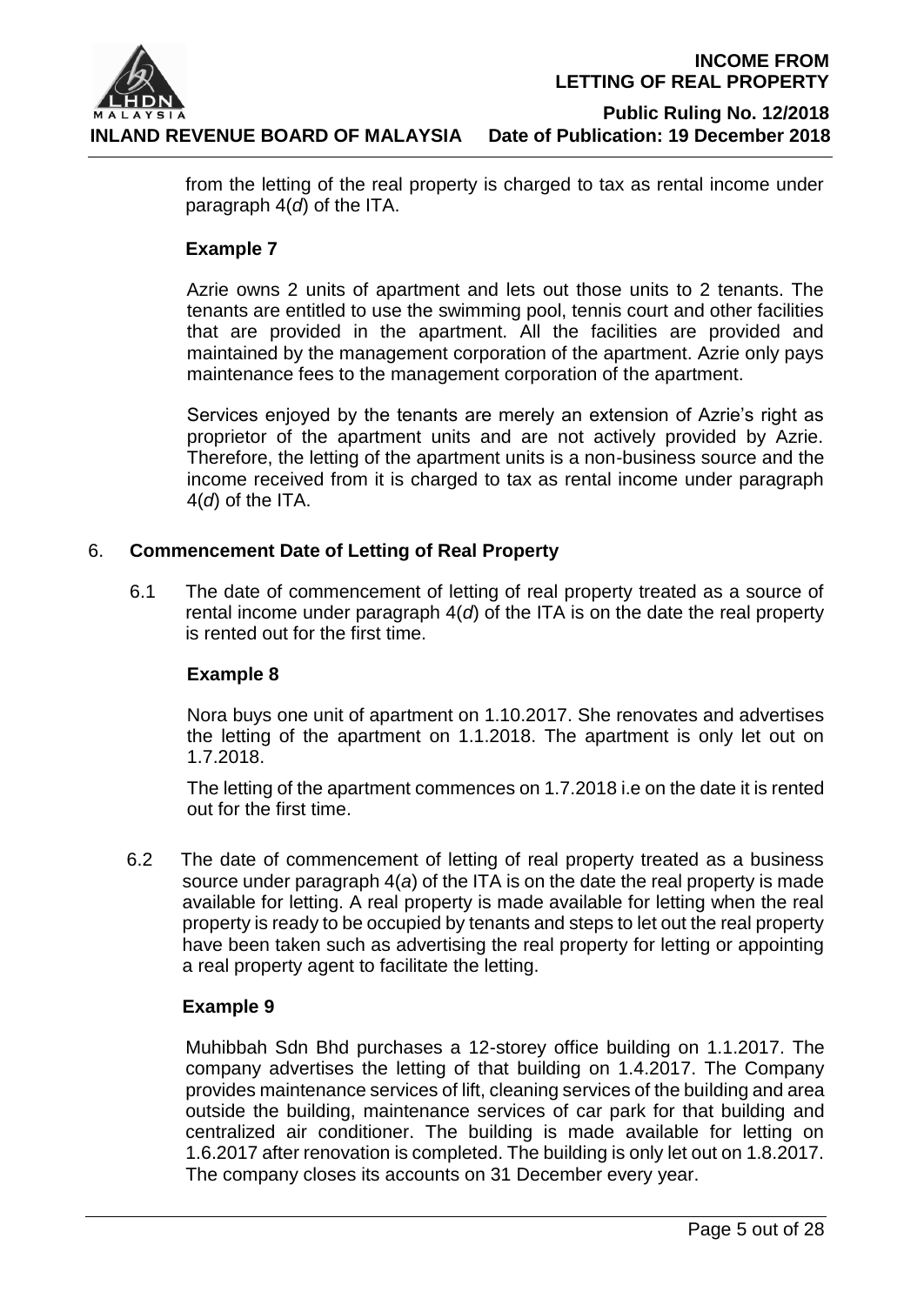

> The letting of the building commences on 1.6.2017 i.e on the date the building is made available for letting.

#### **Example 10**

Facts are the same as in Example 9 but the building is only let out on 1.1.2018.

The letting of the building commences on 1.6.2017 that is on the date the building is available for letting. Therefore expenses incurred in the production of rental income for the YA 2017 are allowable and can be carried forward to the YA 2018 (assuming that the company only has this rental business income). However advertisement expenses incurred on 1.4.2017 are not allowable since the expenses incurred are initial expenses to obtain the first tenant.

#### **Example 11**

Syazril Property Sdn Bhd owns a complex consisting of an office building in Block A and a shopping centre in Block B. The company provides maintenance services and support services comprehensively and actively in relation to the complex. The company advertises the letting of that complex on 1.6.2017. The office building in Block A is made available for letting and is let out on the same date i.e 1.7.2017. Whereas the shopping centre in Block B is made available for letting on 1.1.2018 but is only let out on 1.2.2018. The company closes its accounts on 31 December every year.

The letting of the office building commences on 1.7.2017. Whereas the letting of the shopping complex commences on 1.1.2018 i.e on the date it is made available for letting.

#### **Example 12**

Kengo Sdn Bhd purchases a 10-storey office building in Kuala Lumpur, a shopping complex in Johor Bahru and 5 units of shop house in Kota Bharu in the year 2017. Both buildings in Kuala Lumpur and Johor Bahru are let out and maintenance services and support services are comprehensively and actively provided in relation to those buildings. Whereas the shop houses are let out without maintenance services and support services. The date of advertisement, the date the real properties are made available for letting and the real properties are let out are as follows:

| <b>Real Property</b>            | <b>Advertisement</b><br><b>Date</b> | Date<br><b>Available for</b><br>Letting | Date of<br>Letting |
|---------------------------------|-------------------------------------|-----------------------------------------|--------------------|
| <b>Building in Kuala Lumpur</b> | 1.6.2017                            | 1.9.2017                                | 1.12.2017          |
| Building in Johor Bahru         | 1.8.2017                            | 1.11.2017                               | 1.1.2018           |
| Shop houses in Kota Bharu       | 1.9.2017                            | 1.11.2017                               | 1.2.2018           |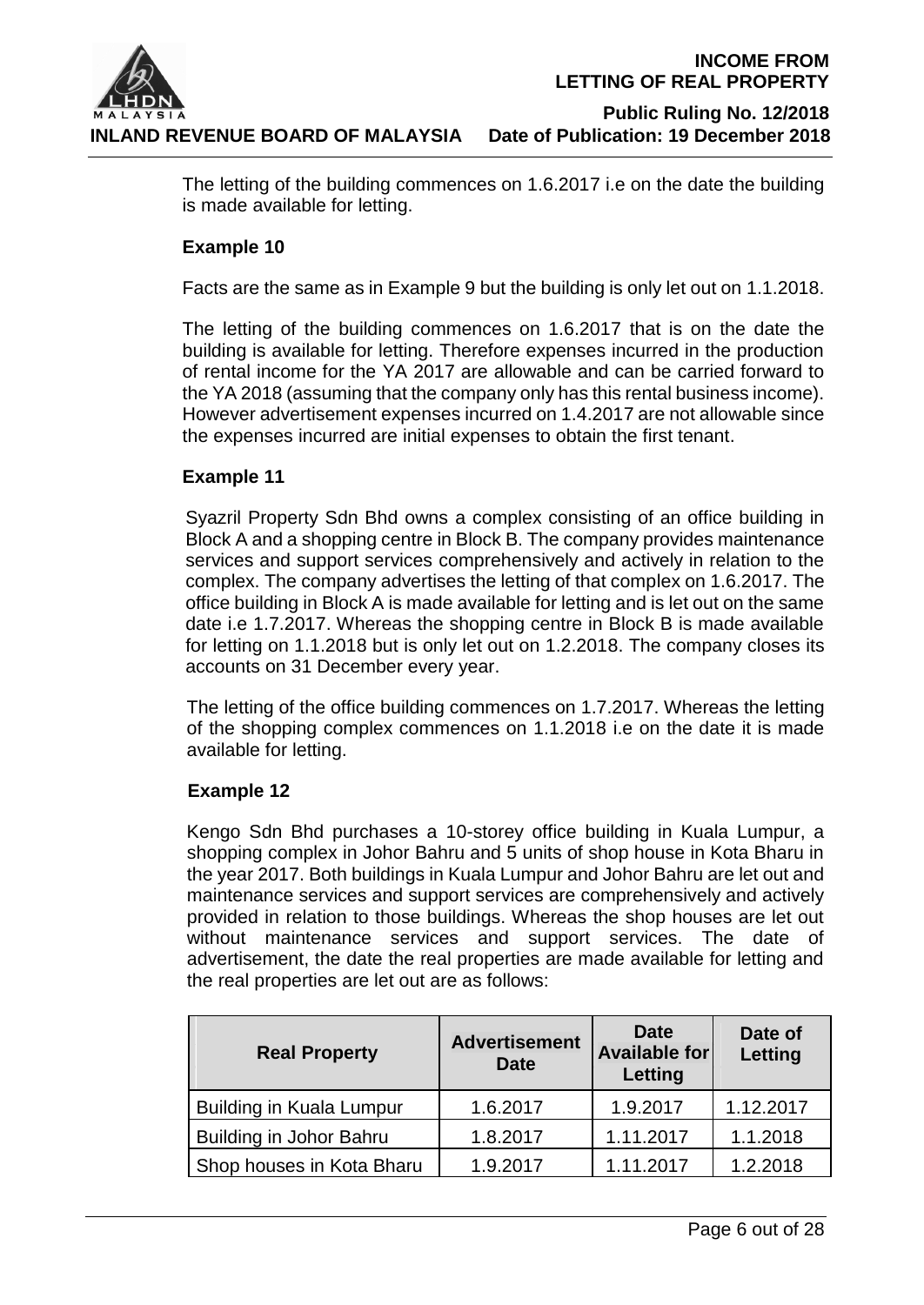

| The commencement date of letting of the real properties are as follows: |                                 |  |  |  |
|-------------------------------------------------------------------------|---------------------------------|--|--|--|
| <b>Real Properties</b>                                                  | Date of Commencement of Letting |  |  |  |

| Rental business [paragraph $4(a)$ ]  |          |  |
|--------------------------------------|----------|--|
| <b>Building in Kuala Lumpur</b>      | 1.9.2017 |  |
| Building in Johor Bahru<br>1.11.2017 |          |  |
| Rental [paragraph $4(d)$ ]           |          |  |
| Shop houses in Kota Bharu            | 1.2.2018 |  |

### 7. **Real Properties Grouped as a Single Source**

- 7.1 Several real properties which are let out can be grouped as one source whether as a business source under paragraph 4(*a*) of the ITA or a nonbusiness source under paragraph 4(*d*) of the ITA. If a person lets out several real properties in a YA and the letting of -
	- (a) all real properties is a business source, all the real properties can be grouped as one business source under paragraph 4(*a*) of the ITA.
	- (b) all real properties is a non-business source, all the real properties can be grouped as one non-business source under paragraph 4(*d*) of the ITA.
	- (c) some of the real properties is a business source and some is a nonbusiness source, income from both sources shall be assessed separately. The income from the business source and the nonbusiness source is assessed under paragraphs 4(*a*) and 4(*d*) of the ITA respectively.

### **Example 13**

AJ Sdn Bhd owns a 4-storey building in Damansara and a 6-storey building in Bangsar. Both buildings are let out since 2008 and the letting of the buildings is treated as a business source under paragraph 4(*a*) of the ITA. The gross income, allowable expenses and capital allowances on the furniture in each building for the YA 2016 are as follows: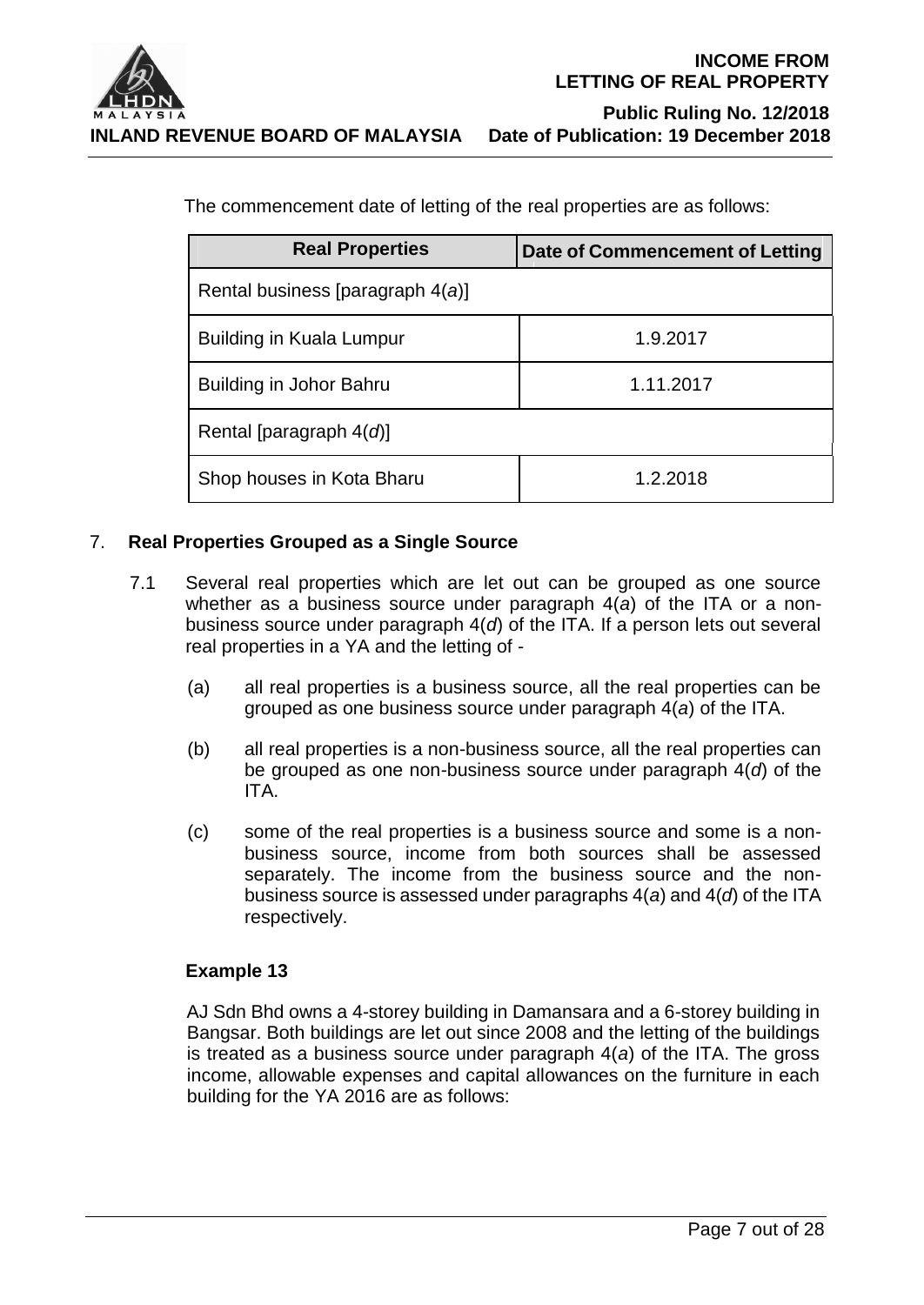

#### **INCOME FROM LETTING OF REAL PROPERTY**

 **Public Ruling No. 12/2018**

| <b>Real Property</b>         | <b>Gross</b><br><b>Income</b><br><b>RM</b> | <b>Allowable</b><br><b>Expenses</b><br><b>RM</b> | <b>Capital Allowances</b><br>(Furniture)<br><b>RM</b> |
|------------------------------|--------------------------------------------|--------------------------------------------------|-------------------------------------------------------|
| <b>Building in Damansara</b> | 60,000                                     | 14,000                                           | 7,000                                                 |
| <b>Building in Bangsar</b>   | 10,000                                     | 12,000                                           | 3,000                                                 |
| Total                        | 70,000                                     | 26,000                                           | 10,000                                                |

The letting of both real properties is a business source. Therefore, both real properties can be grouped as one business source under paragraph 4(*a*) of the ITA. The statutory income of AJ Sdn Bhd from the business of letting of real property for the YA 2016 is calculated as follows:

|                                      | RM     |
|--------------------------------------|--------|
| Gross income from rental             | 70,000 |
| Less: Allowable expenses             | 26,000 |
| Adjusted income                      | 44,000 |
| Less: Capital allowances (furniture) | 10,000 |
| Statutory income from rental         | 34,000 |

### **Example 14**

Margaret owns several real properties which are let out since 2008 and the letting of the real properties is a non-business source under paragraph 4(*d*) of the ITA. The gross income and allowable expenses for each real property for the YA 2017 are as follows:

| <b>Real Property</b> | <b>Gross Income</b><br><b>RM</b> | <b>Allowable Expenses</b><br><b>RM</b> |
|----------------------|----------------------------------|----------------------------------------|
| Terrace house        | 12,000                           | 3,000                                  |
| Apartment            | 9,000                            | 11,000                                 |
| Shop house           | 24,000                           | 8,000                                  |
| Vacant land          | 1,500                            | 1,800                                  |
| Total                | 46,500                           | 23,800                                 |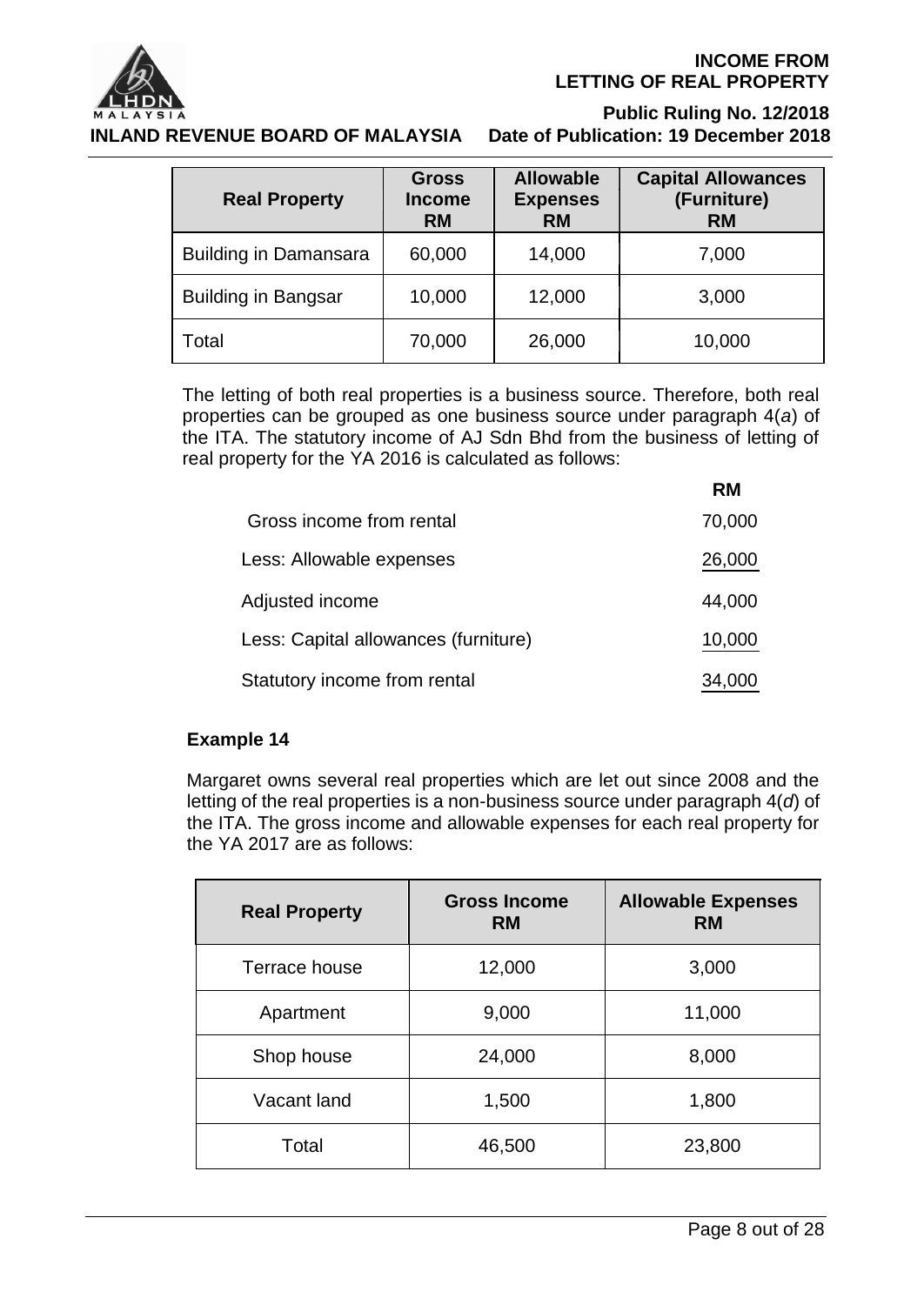

 **Public Ruling No. 12/2018**

Margaret's statutory income from the letting of real property for the YA 2017 is calculated as follows:

|                              | RM     |
|------------------------------|--------|
| Gross income from rental     | 46,500 |
| Less: Allowable expenses     | 23,800 |
| Statutory income from rental | 22,700 |

#### **Example 15**

Theodore Lim buys an office building and a business building in Taman Anggerik, Ampang in August 2016. The purchases of both buildings are financed by a bank loan. The office building was made available for rent and rented out on 1.1.2017. The business building was made available for rent on 1.1.2018 and only rented out on 1.2.2018. Income from the letting of both buildings is assessed as a business source under paragraph 4(*a*) of the ITA. The gross income and interest expense on loan for each building for the years of assessment 2017 and 2018 are as follows:

| Real                        | <b>Gross Income</b><br><b>RM</b> |                | <b>Interest Expense</b><br><b>RM</b> |         |
|-----------------------------|----------------------------------|----------------|--------------------------------------|---------|
| <b>Property</b>             | YA 2017                          | <b>YA 2018</b> | <b>YA 2017</b>                       | YA 2018 |
| Office building             | 120,000                          | 120,000        | 45,000                               | 40,000  |
| <b>Business</b><br>building |                                  | 165,000        | 55,000                               | 50,000  |

In the YA 2017, the business building has not commenced as a source because no income has been generated yet. As such, the business building and office building cannot be aggregated as one source. Interest expense in relation to the business building amounting to RM55,000 is not allowed a deduction against the gross income from the letting of office building.

The statutory income from rent for the YA 2017 is computed as follows:

|                                              | RM      |
|----------------------------------------------|---------|
| Gross income from rental [paragraph $4(a)$ ] | 120,000 |
| Less: Interest expense                       | 45,000  |
| Statutory income from rental                 | 75,000  |

Note: If rental income from the office building and business building are assessed as a non-business source under paragraph 4(*d*) of the ITA, the same tax treatment applies.

In the YA 2018, the business building can be grouped with the office building as one source as the business building constitutes a source once it has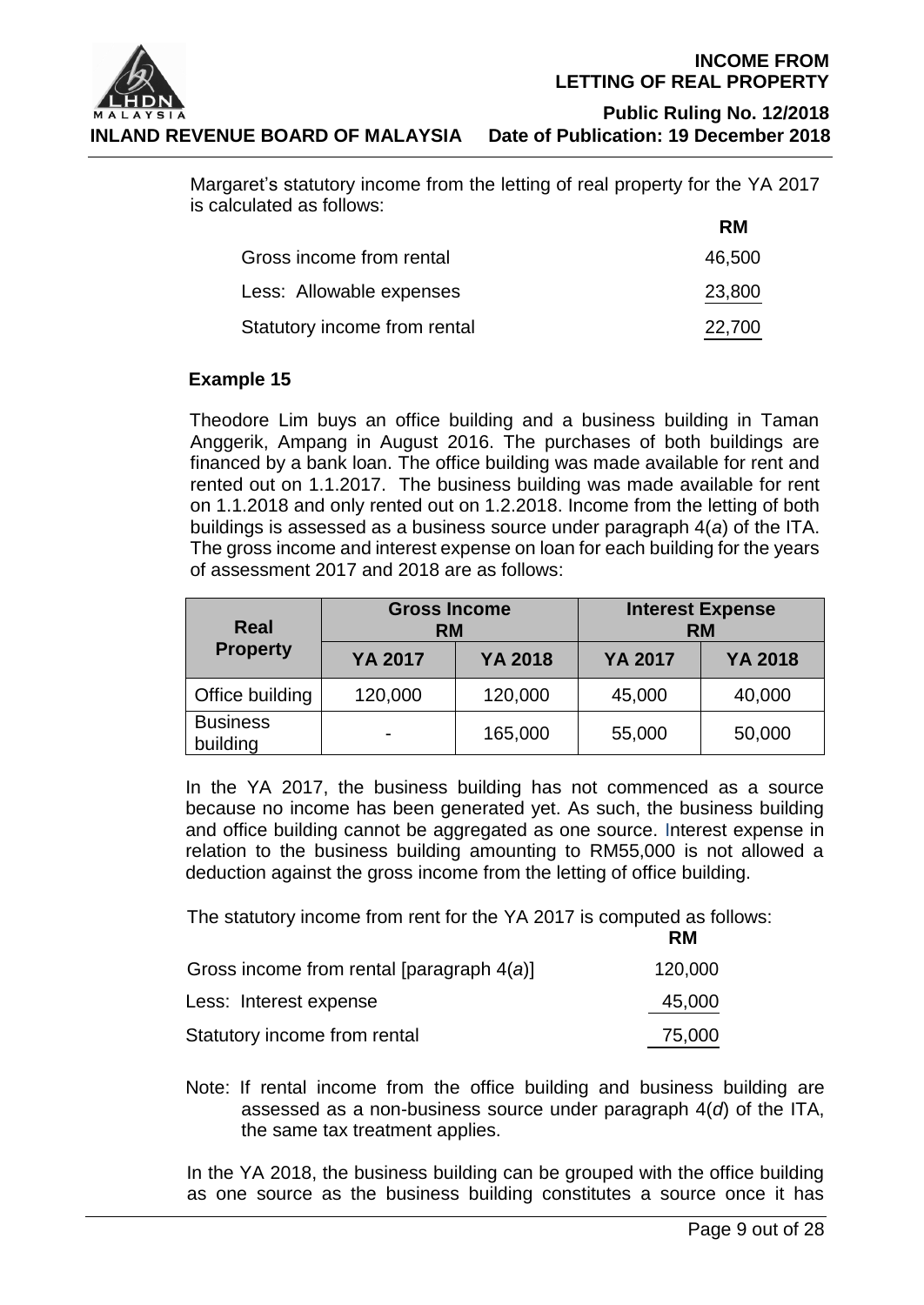

generated income. Although the business building is only rented out on 1.2.2018, the whole interest expense amounting to RM50,000 is allowed a deduction since the rental business source for the YA 2018 exists from 1.1.2018.

The statutory income from rent for the YA 2018 is computed as follows: **RM**

|                                              | .       |
|----------------------------------------------|---------|
| Gross income from rental [paragraph $4(a)$ ] | 285,000 |
| Less: Interest expense                       | 90,000  |
| Statutory income from rental                 | 195,000 |

Note: If rental income from office building and business building is assessed as a non-business source under paragraph 4(*d*) of the ITA, interest expenses in respect of the business building has to be adjusted according to the period the building is let out. Therefore interest expense in respect of the period from 1.1.2018 to 31.1.2018 is not allowable as the date of commencement of the business building is 1.2.2018.

#### **Example 16**

Facts are the same as in Example 13 with an additional information i.e AJ Sdn Bhd owns and lets out a residential house and one unit of apartment. The letting of the residential house and the apartment unit is a non-business source since maintenance services or support services are not provided. The company is not an investment holding company.

The gross income, allowable expenses and capital allowances on the furniture in each building for the YA 2016 are as follows:

| <b>Real Property -</b><br>Paragraph 4(a) Source | <b>Gross</b><br>Income        | <b>Allowable</b><br><b>Expenses</b> | <b>Capital</b><br><b>Allowances</b><br>(Furniture) |
|-------------------------------------------------|-------------------------------|-------------------------------------|----------------------------------------------------|
|                                                 | RM                            | <b>RM</b>                           | <b>RM</b>                                          |
| <b>Building in Damansara</b>                    | 60,000                        | 14,000                              | 7,000                                              |
| <b>Building in Bangsar</b>                      | 10,000                        | 12,000                              | 3,000                                              |
| Total                                           | 70,000                        | 26,000                              | 10,000                                             |
| <b>Real Property -</b><br>Paragraph 4(d) Source | <b>Gross</b><br><b>Income</b> | <b>Allowable</b><br><b>Expenses</b> | <b>Capital</b><br><b>Allowances</b>                |
|                                                 | <b>RM</b>                     | <b>RM</b>                           | <b>RM</b>                                          |
| <b>Residential house</b>                        | 8,000                         | 11,000                              |                                                    |
| Apartment                                       | 6,000                         | 4,000                               |                                                    |
| Total                                           | 14,000                        | 15,000                              |                                                    |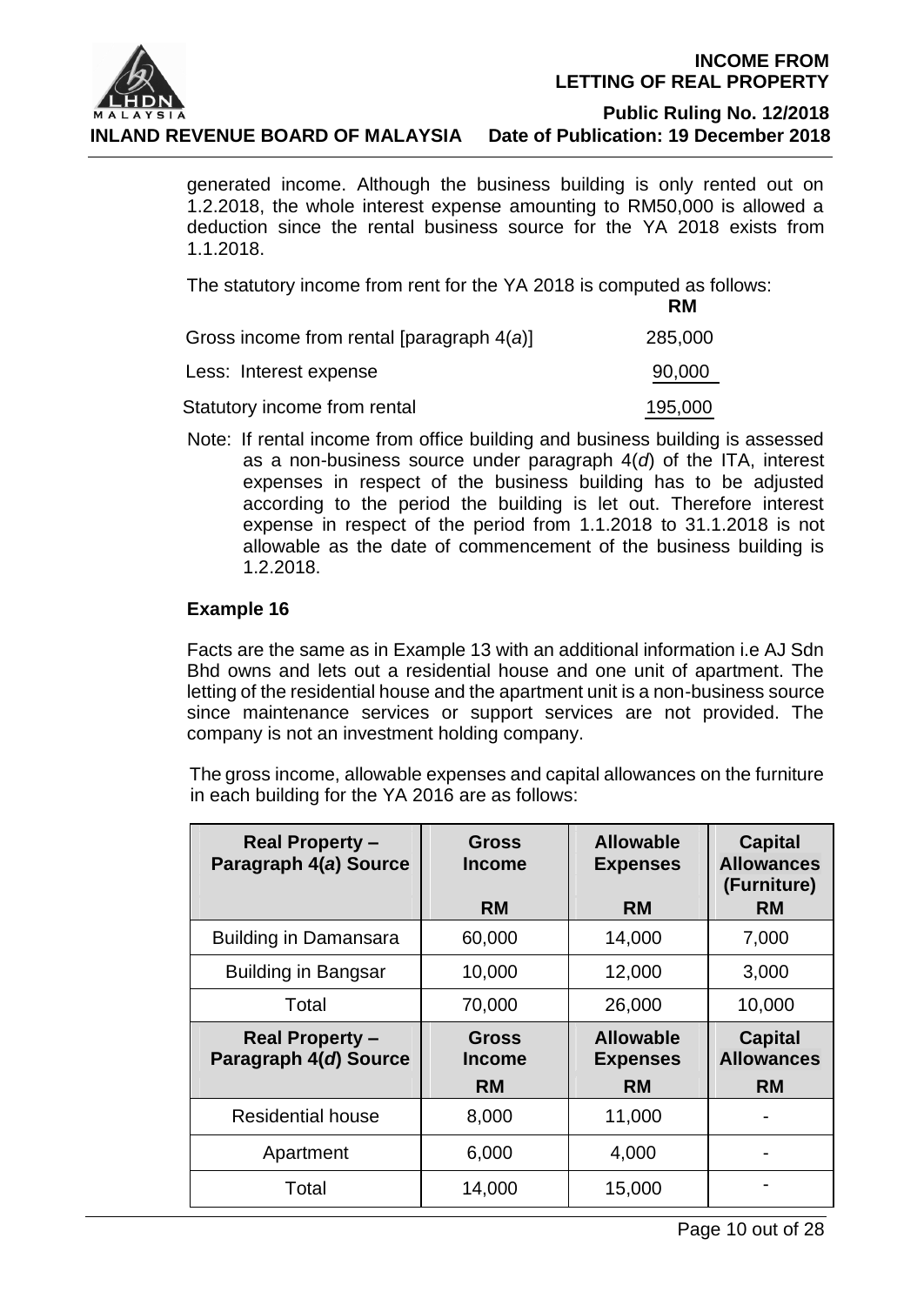

The letting of buildings in Damansara and Bangsar is a business source. Therefore, those buildings can be grouped as one business source under paragraph 4(*a*) of the ITA. Whereas the letting of residential house and apartment is a non-business source and can be grouped as one non-business source under paragraph 4(*d*) of the ITA.

The total income of AJ Sdn Bhd for the YA 2016 is computed as follows:

| (i)  | Statutory income from rental - paragraph 4(a)                          | <b>RM</b> |
|------|------------------------------------------------------------------------|-----------|
|      | $[70,000 - 26,000 - 10,000]$                                           | 34,000    |
| (ii) | Statutory income from rental - paragraph $4(d)$<br>$[14,000 - 15,000]$ | Nil       |
|      | Aggregate income/Total income                                          | 34,000    |

The adjusted loss from non-business source amounting to RM1,000 cannot be deducted against statutory income from business of letting and is not allowed to be carried forward to subsequent years of assessment.

7.2 If a person has a business source of letting of real property under paragraph 4(*a*) of the ITA and a business source from other businesses in the same YA, the business source of letting of real property has to be separated from the other business sources.

#### **Example 17**

Syarikat MJ Sdn Bhd (SMSB) is carrying on a business of hardware wholesaler. SMSB owns a 4-storey building which is let out and provides maintenance services and support services comprehensively and actively. SMSB also owns a terrace house which is let out without providing maintenance services and support services. Income from letting of the 4-storey building qualifies to be assessed as a business source [paragraph 4(a) of the ITA] whereas rental income from the terrace house is assessed as a nonbusiness source [paragraph 4(*d*) of the ITA] for the YA 2017.

The gross income, allowable expenses and capital allowances on plant and machinery for each source of income of SMSB for the YA 2017 are as follows: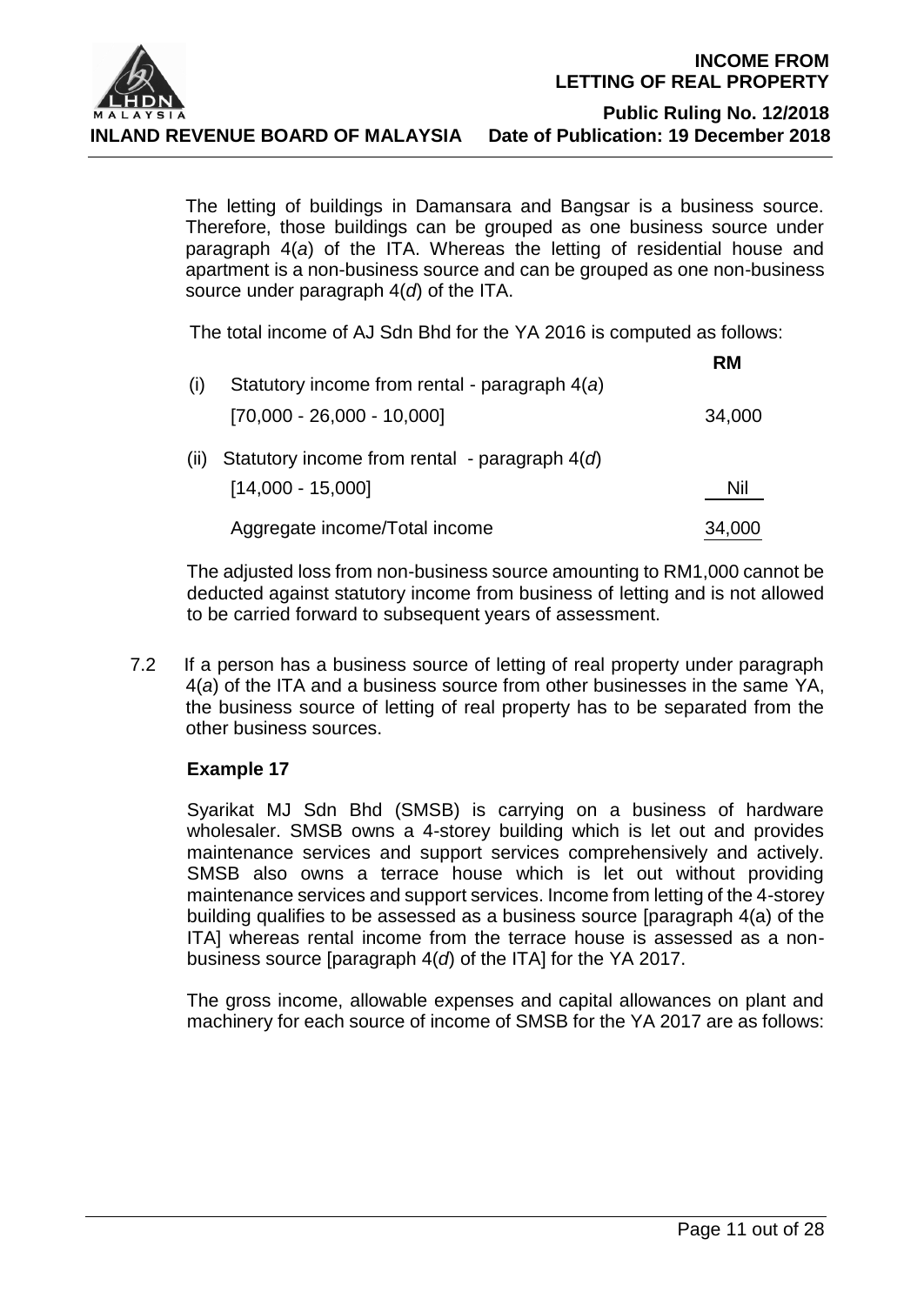

#### **INCOME FROM LETTING OF REAL PROPERTY**

**INLAND REVENUE BOARD OF MALAYSIA** 

# **A Public Ruling No. 12/2018**<br>INLAND REVENUE BOARD OF MALAYSIA Date of Publication: 19 December 2018

| <b>Source of Income</b>                                       | <b>Adjusted</b><br>income<br><b>RM</b> | <b>Adjusted</b><br><b>Loss</b><br><b>RM</b> | <b>Capital</b><br><b>Allowances</b><br>(Plant and<br><b>Machinery)</b><br>RM |
|---------------------------------------------------------------|----------------------------------------|---------------------------------------------|------------------------------------------------------------------------------|
| <b>Business of wholesale</b>                                  | 100,000                                |                                             | 15,000                                                                       |
| Letting of 4-storey building<br>[paragraph $4(a)$ of the ITA] |                                        | 10,000                                      | 5,000                                                                        |
| Letting of terrace house<br>[paragraph $4(d)$ of the ITA]     |                                        | 3,000                                       |                                                                              |

The total income of SMSB for the YA 2017 is computed as follows:

|       |                                                        | <b>RM</b> | <b>RM</b> |
|-------|--------------------------------------------------------|-----------|-----------|
| (i)   | Business of wholesale [paragraph $4(a)$ of the ITA]    |           |           |
|       | Adjusted income                                        | 100,000   |           |
|       | Less: Capital allowances (plant and machinery)         | 15,000    |           |
|       | <b>Statutory income</b>                                |           | 85,000    |
| (ii)  | Letting of real property [paragraph $4(a)$ of the ITA] |           |           |
|       | <b>Adjusted loss</b>                                   | (10,000)  |           |
|       | Capital allowances (plant and machinery)               | 5,000     |           |
|       | <b>Statutory income</b>                                |           | Nil       |
| (iii) | Letting of real property [paragraph $4(d)$ of the ITA] |           |           |
|       | <b>Adjusted loss</b>                                   | (3,000)   |           |
|       | <b>Statutory income</b>                                |           | Nil       |
|       | Aggregate income                                       |           | 85,000    |
|       | Less: Current year loss                                |           | 10,000    |
|       | <b>Total income</b>                                    |           | 75,000    |

Page 12 out of 28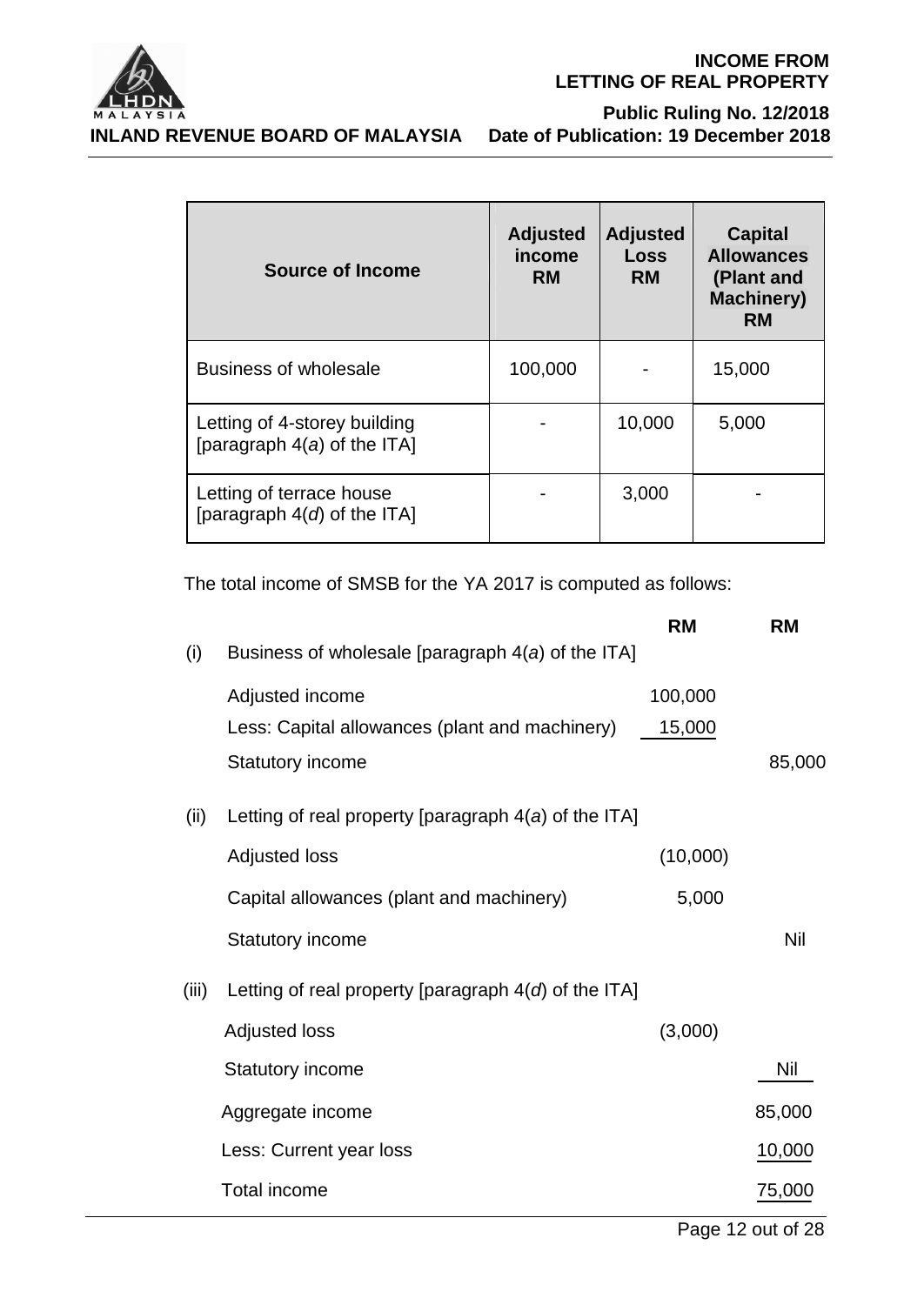

Capital Allowances of RM5,000 in relation to the letting of real property under paragraph 4(*a*) of the ITA which cannot be absorbed in the YA 2017 is carried forward to subsequent years of assessment.

Adjusted loss from the letting of real property under paragraph 4(*d*) of the ITA amounting to RM3,000 cannot be deducted against the aggregate income and cannot be carried forward to subsequent years of assessment.

#### 8. **Expense Relating to Income of Letting of Real Property**

- 8.1 An expense wholly and exclusively incurred in the production of income under subsection 33(1) of the ITA and which does not fall under subsection 39(1) of the ITA is allowed as a deduction from income of business of letting of real property charged to tax under paragraph 4(*a*) of the ITA.
- 8.2 Expense which is allowed a deduction from income of letting of real property charged to tax under paragraph 4(*d*) of the ITA is the direct expense that is wholly and exclusively incurred in the production of income under subsection 33(1) of the ITA. Examples of direct expenses which are deductible from gross income of letting of real property are as follows:
	- (a) Assessment and quit rent

Annual assessment paid to the local authority and quit rent paid to the land office.

(b) Interest on loan

Interest paid on loan taken to finance the purchase of real property which is rented out.

(c) Fire insurance premium

Fire insurance premium paid in relation to fire insurance policy taken on the real property which is rented out.

(d) Expense on rent collection

Rent collection fee and legal expense incurred to enforce rent collection.

(e) Expense on rent renewal

Expense incurred to renew tenancy or to change tenant.

(f) Expense on repair

Expense on ordinary repair to maintain the real property in its existing state.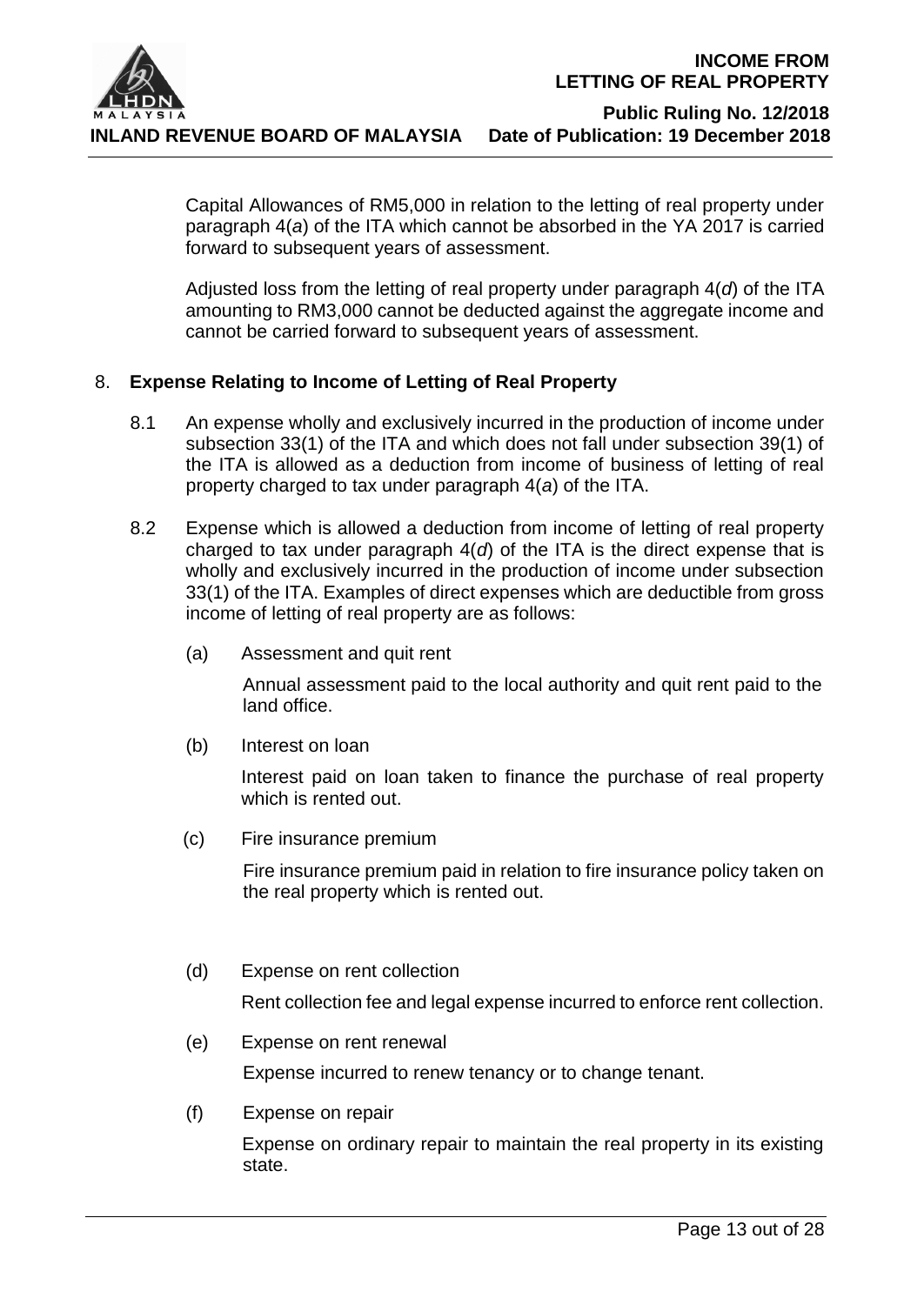

#### 8.3 Initial expense

Initial expense is not allowed a deduction from income of letting of real property assessed under paragraph 4(*a*) or paragraph 4(*d*) of the ITA since that expense is incurred to create a source of rental income and not incurred in the production of rental income. Examples of such expense are cost to obtain the first tenant such as advertising cost, legal cost to prepare rental agreement, stamp duty and commission for real property agent.

#### **Example 18**

Sarah Property Sdn Bhd buys an office building on 1.9.2016 to be let out. The company incurs RM600 to advertise the letting of the building on 1.1.2017 and legal cost amounting to RM1,800 paid to Reganathan & Co on 12.2.2017 for preparing rental agreement. The building is let out commencing from 1.3.2017 without providing maintenance services or support services. The letting of the office building is a non-business source and the rental income is taxable under paragraph 4(*d*) of the ITA.

The advertising cost amounting to RM600 and the legal cost of RM1,800 are not allowed a deduction from income of letting of office building for the YA 2017 as the expenses incurred are initial expenses to obtain the first tenant.

#### **Example 19**

Facts are the same as in example 18 except the building is made available for letting on 1.2.2017 and Sarah Property Sdn Bhd provides maintenance services of lift, security services, cleaning services and maintenance of centralized air conditioner. The letting of the office building is a business source and the rental income is taxable under paragraph 4(*a*) of the ITA.

The advertising cost amounting to RM600 and the legal cost of RM1,800 are not allowed a deduction from income of letting of office building for the YA 2017 as the expenses incurred are initial expenses to obtain the first tenant.

- 8.4 Expenses during a period the real property is not rented out
	- 8.4.1 Expenses incurred in relation to a real property during a period it is not rented out are not allowable in calculating the adjusted income from the letting of the real property. However, if the period the real property is not rented out occurs after it has been let out and it is clear that it is ready to be let out, then expenses during that period are allowable subject to subsections 33(1) and 39(1) of the ITA.

#### **Example 20**

Farhan lets out a double-storey terrace house on 1.1.2017 for RM1,000 a month. On 1.9.2017 the tenant moves out and the house is let out to another tenant on 1.12.2017 for the same amount of rental. Assessment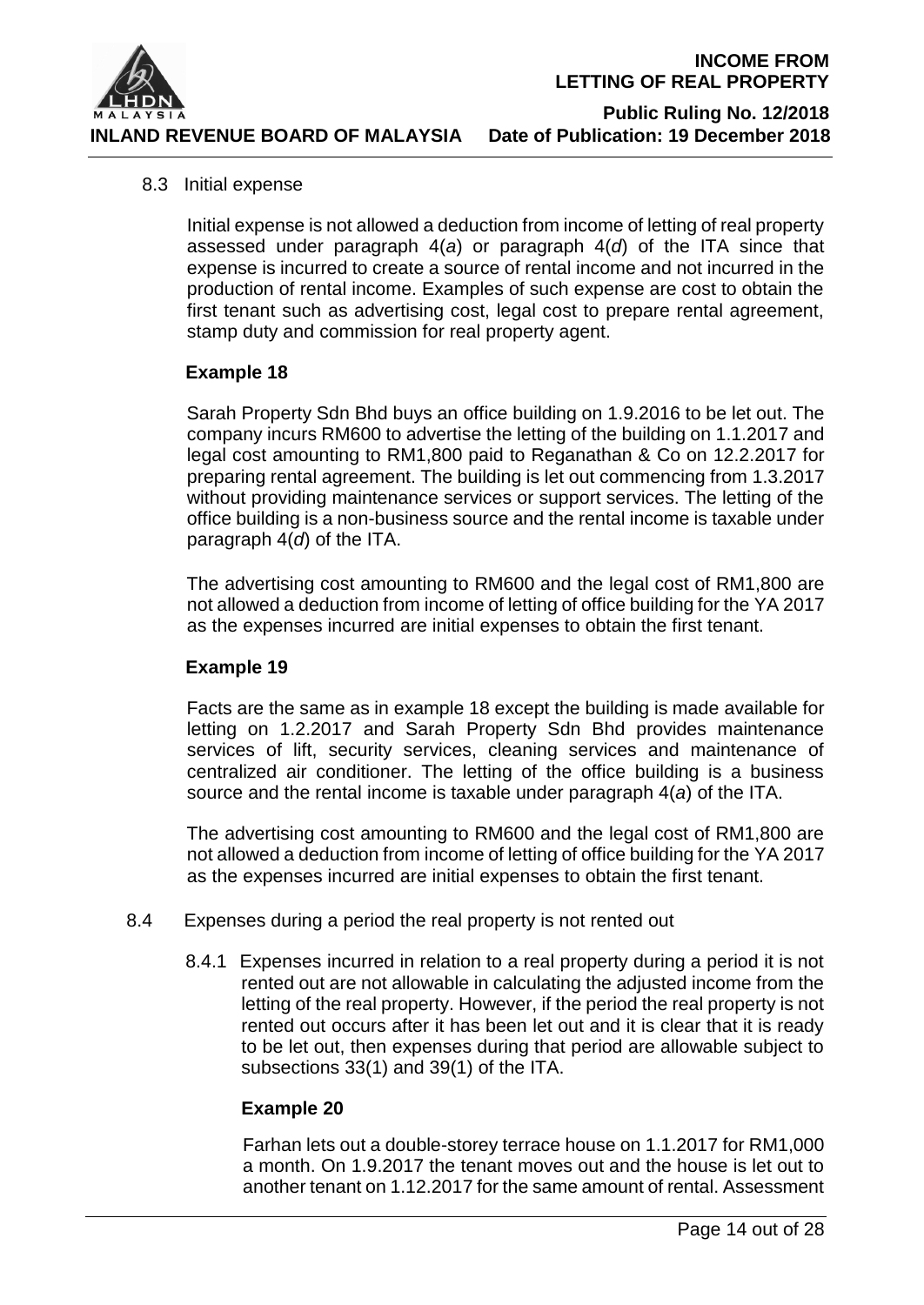

for a year is RM500 while quit rent is RM50 a year. The letting of the house is a non-business source and the rental income is taxable under paragraph 4(*d*) of the ITA.

The adjusted income from rent for the YA 2017 is computed as follows:

|                                              | <b>RM</b> | RM    |
|----------------------------------------------|-----------|-------|
| Rental income (gross)                        |           |       |
| Period of 1.1.2017 – 31.8.2017 (8 x RM1,000) | 8,000     |       |
| Period of 1.12.2017 - 31.12.2017             | 1,000     | 9,000 |
| Less:                                        |           |       |
| Assessment                                   | 500       |       |
| Quit rent                                    | <u>50</u> | 550   |
| Adjusted income from rent                    |           | 8.450 |

Although the house was not rented out from 1.9.2017 to 30.11.2017, but the house had been let out earlier. The vacant house was ready to be let out again on 1.12.2017. As such, the expenses for assessment and quit rent are allowable in full for the YA 2017 even though the house was not rented out for the period of 1.9.2017 to 30.11.2017.

- 8.4.2 If the letting ceases temporarily due to the following circumstances:
	- (a) repair or renovation of the building;
	- (b) absence of tenants for a period of 2 years after termination of tenancy;
	- (c) legal injuction or other official sanction; or
	- (d) other circumstances beyond the control of the person who lets out the real property;

expenses for the period the real property is not let out are allowable provided that the real property is maintained in good condition and is ready to be let out.

#### **Example 21**

Sinar Ria Sdn Bhd owns a 4-storey building which is let out to Deena Holding Bhd since 2016. The letting of the real property is treated as a business source. Sinar Ria Sdn Bhd closes its accounts on 31 December every year. On 31.12.2018**,** the letting of the building ends. The company makes an effort to obtain a new tenant but only manages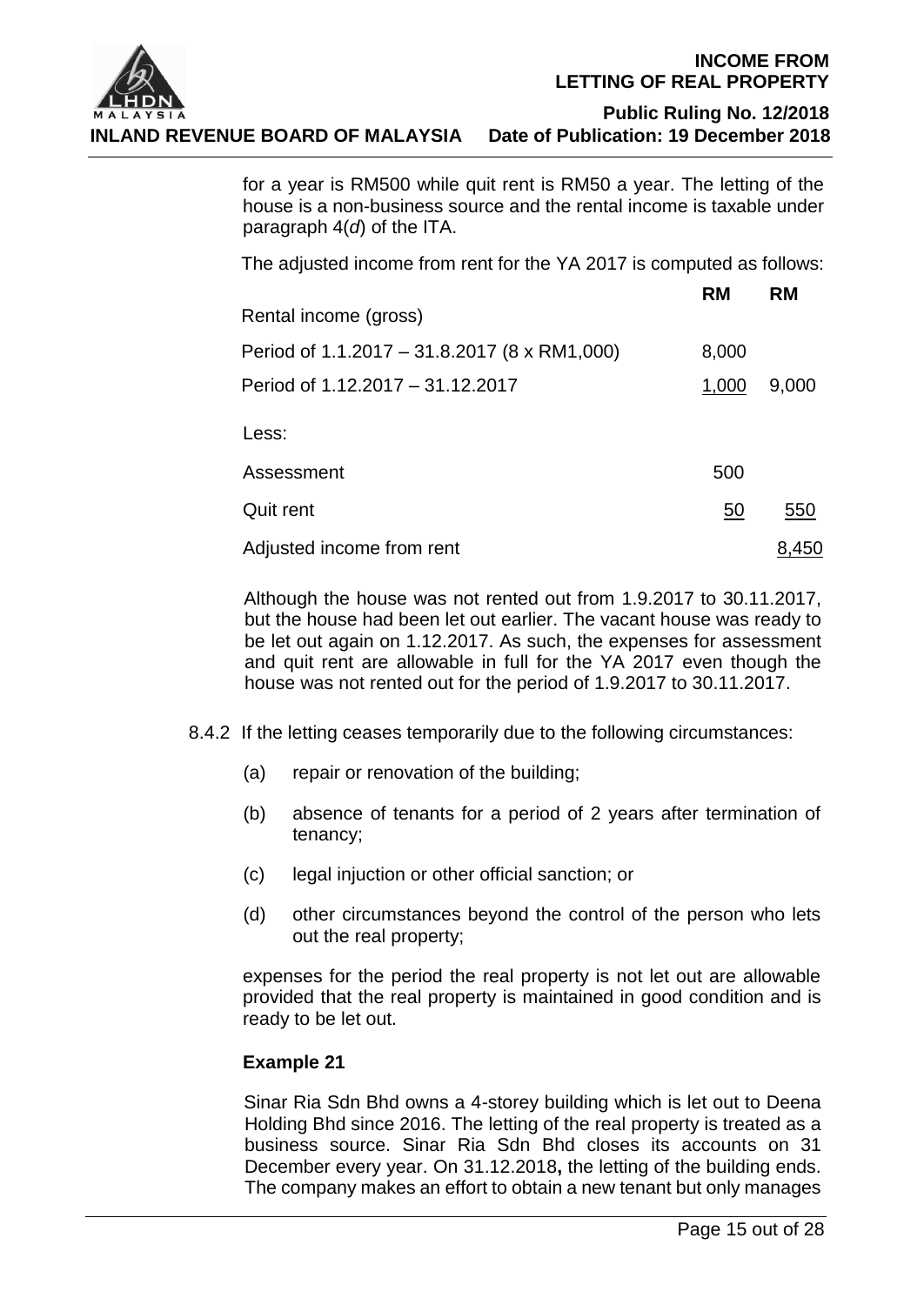

to let out the building to another company on 1.4.2021 (absence of tenants for a period of 27 months).

Expenses during the absence of tenants for a period of 2 years are deductible. Therefore the expenses for the period of 1.1.2019 to 31.12.2020 are allowable. However the expenses for the period of 1.1.2021 to 31.3.2021 are not allowed a deduction since that period exceeds the specified period of 2 years.

#### **Example 22**

Syarafina owns 2 houses which are let out since 2016. The rental income is assessed as a non-business source under paragraph 4(*d*) of the ITA. The gross income and allowable expenses for each real property for the years of assessment 2017 and 2018 are as follows:

| Real<br><b>Property</b> | <b>Gross Income</b><br><b>RM</b> |                          | <b>Assessment, Quit Rent</b><br>and Interest Expense<br><b>RM</b> |         |
|-------------------------|----------------------------------|--------------------------|-------------------------------------------------------------------|---------|
|                         | YA 2017                          | YA 2018                  | <b>YA 2017</b>                                                    | YA 2018 |
| House I                 | 12,000                           | 12,000                   | 3,550                                                             | 3,550   |
| House II                | 9,600                            | $\overline{\phantom{0}}$ | 2,500                                                             | 2,500   |

<sup>1</sup>House II was not rented out as the local authorities had given an instruction to vacate the house from 1.1.2018 to 31.12.2018 so that the hill slopes could be monitored after a landslide had occurred at a nearby area. The house was rented out again on 1.1.2019.

The statutory income from rent for the YA 2017 is computed as follows:

|                                   | <b>RM</b> |
|-----------------------------------|-----------|
| Rental income [paragraph $4(d)$ ] | 21,600    |
| Less: Allowable expenses          | 6,050     |
| Statutory income from rental      | 15,550    |

The statutory income from rent for the YA 2018 is computed as follows:

|                                   | RM     |
|-----------------------------------|--------|
| Rental income [paragraph $4(d)$ ] | 12,000 |
| Less: Allowable expenses          | 6,050  |
| Statutory income from rental      | 5,950  |
|                                   |        |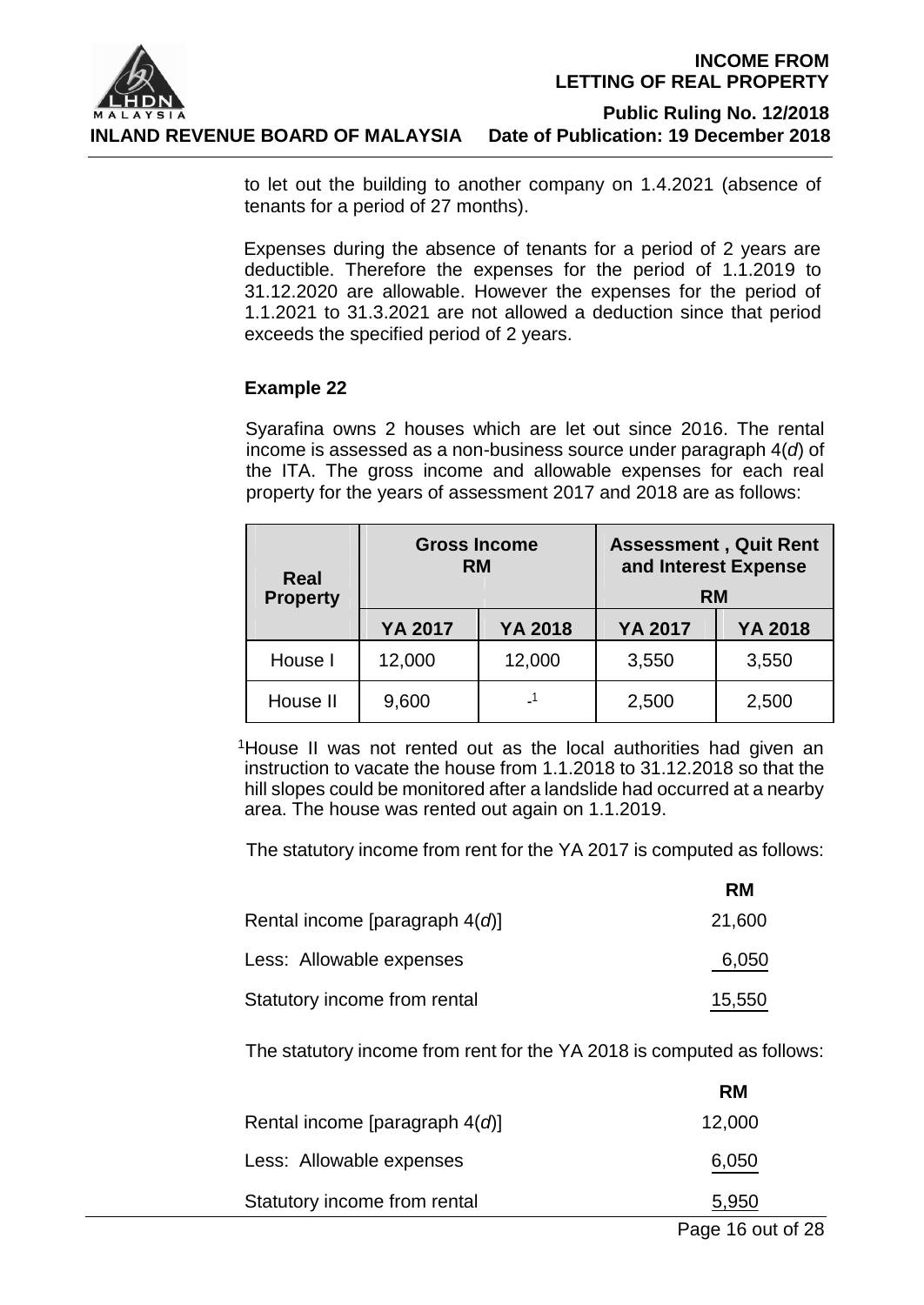

**RM**

8.5 Expenses before real property is let out

Expenses in respect of a period before the real property is let out is not deductible and has to be adjusted proportionately.

#### **Example 23**

Michael lets out a shop house commencing from 1.5.2017 for RM2,500 a month. He pays annual assessment amounting to RM1,200, annual quit rent amounting to RM120 and fire insurance premium of RM600 for year 2017. The letting of the shop house is a non-business source and the rental income is taxable under paragraph 4(*d*) of the ITA.

The adjusted income from rent for the YA 2017 is computed as follows:

| Rental income (gross)                         |     | WW     |
|-----------------------------------------------|-----|--------|
| Period of 1.5.2017 - 31.12.2017 (8 x RM2,500) |     | 20,000 |
| Less:                                         |     |        |
| Expenses for period of 1.5.2017 – 31.12.2017  |     |        |
| Assessment (8/12 x RM1,200)                   | 800 |        |
| Quit rent (8/12 x RM120)                      | 80  |        |
| Fire insurance premium (8/12 x RM600)         | 400 | 1,280  |
| Adjusted income from rent                     |     | 18,720 |

#### 8.6 Restriction on interest expense

If a person takes a loan for business purposes and to finance the purchase of real property that is let out, interest expense allowable against the business source has to be restricted under subsection 33(2) of the ITA. Interest expense on loan to finance the purchase of real property that is let out is deductible from rental income.

#### **Example 24**

Azalea Property Sdn Bhd, a property development company closes its accounts on 31 December every year. On 9.6.2016 the company takes a loan of RM2 million from a bank for business purposes and to finance the purchase of a bungalow costing RM450,000. The company claims an interest expense of RM120,000 in the profit and loss account for the year assessment 2017.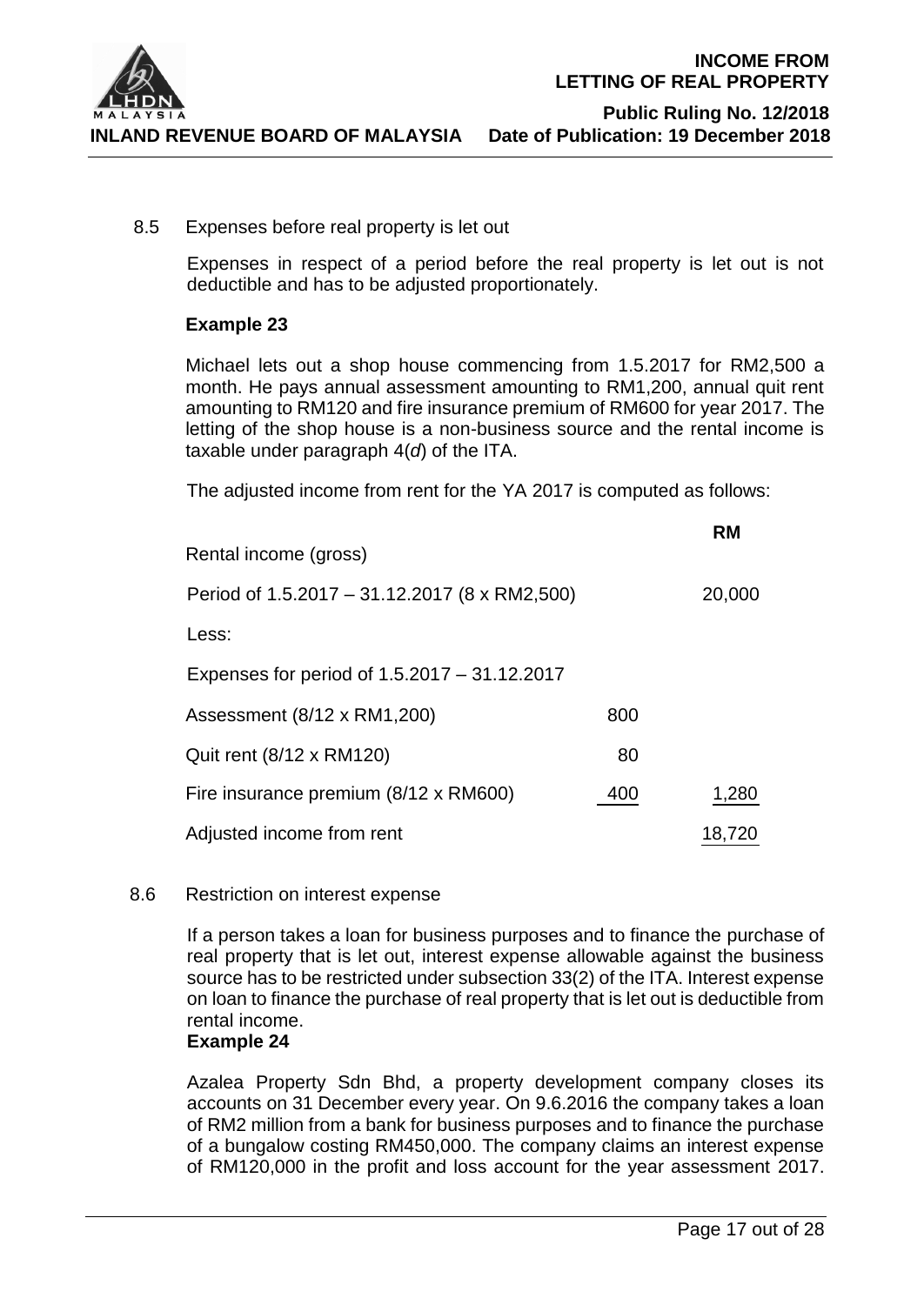

The bungalow is let out commencing from 1.1.2017 and income from letting of the bungalow is taxable under paragraph 4(*d*) of the ITA.

Interest restriction is computed as follow:

RM450,000 ------------------- x RM120,000 = RM27,000 RM2,000,000

The amount of RM27,000 is added back in arriving at the adjusted income from business of the company. However the company can claim interest expense of RM27,000 against income from the letting of the bungalow.

Note: Since the cost of the bungalow does not exceed RM500,000, interest restriction under subsection 33(2) of the ITA is calculated based on the end-of-year balance in the balance sheets.

### 9. **Rental Income Received in Advance**

- 9.1 Rental received in advance is treated as gross income for the basis period in which it is received.
- 9.2 Where the letting of property is a non-business source, rental income received in advance is assessed under paragraph 4(*d*) of the ITA in the basis period in which it is received, any expense incurred in relation to that rental income after that basis period is allowable in the basis period in which the income is assessed. Therefore amendment has to be done to the assessment for the YA concerned.

### **Example 25**

Kelvin Ong lets out a double-storey terrace house for the period of 1.1.2016 to 31.12.2018. Rental for the three years amounting to RM36,000 is received in the year 2016. Expenses incurred on that house are as follows:

|                          | <b>Year Ended</b>                                               |       |            |
|--------------------------|-----------------------------------------------------------------|-------|------------|
| <b>Income/Expenses</b>   | 31.12.2016<br>31.12.2017<br><b>RM</b><br><b>RM</b><br><b>RM</b> |       | 31.12.2018 |
| Rental income            | 36,000                                                          | -     |            |
| <b>Expenses incurred</b> | 4,000                                                           | 5,000 | 3,000      |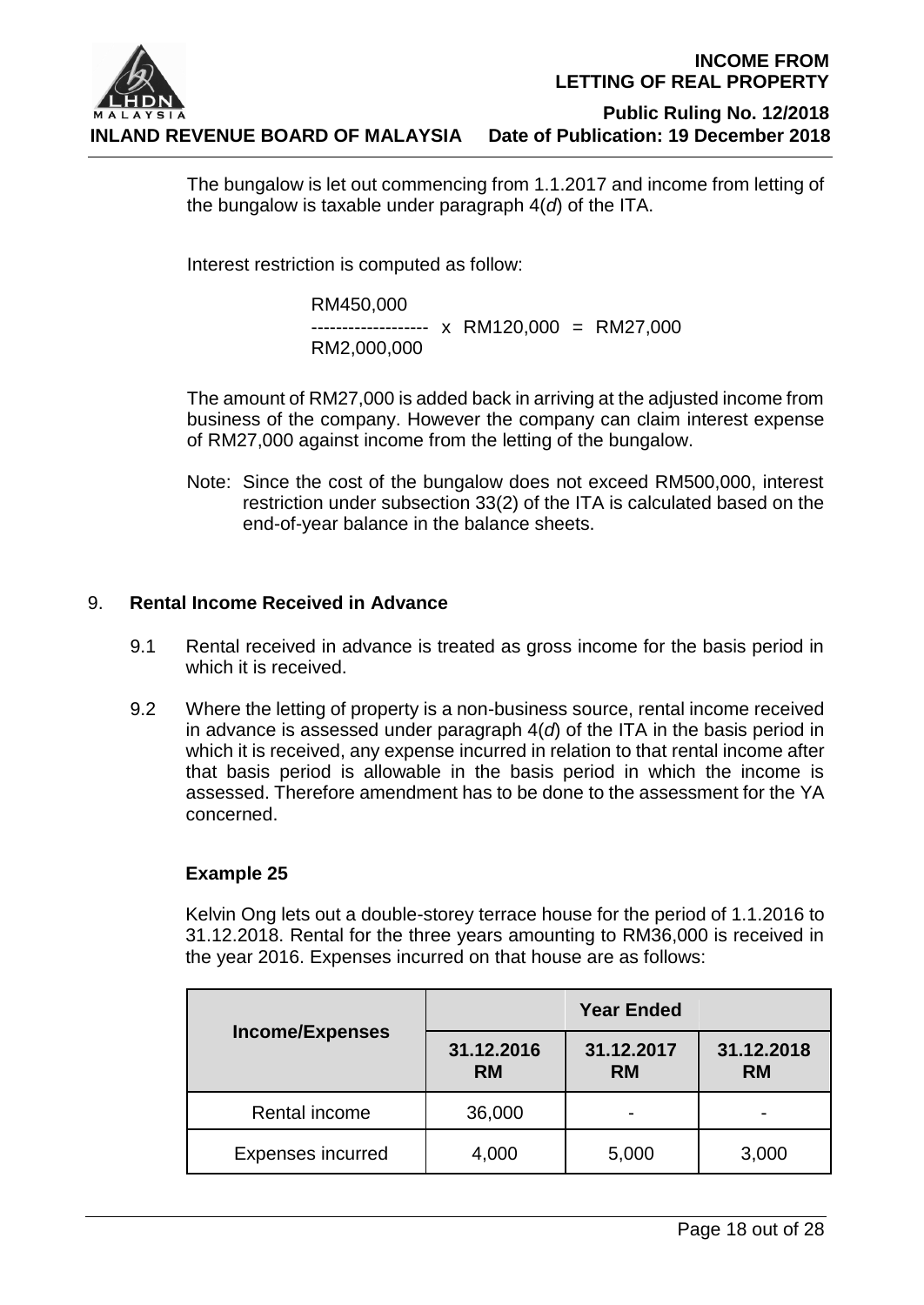

 **Public Ruling No. 12/2018**

The adjusted income from rent for the YA 2016 is computed as follows:

|                                          | YA 2016<br><b>RM</b> |
|------------------------------------------|----------------------|
| Rental income                            | 36,000               |
| Less: Expenses incurred in the year 2016 | 4,000                |
| Adjusted income                          | 32.000               |

In the year 2017, rental expenses of RM5,000 was incurred and allowable. This sum is allowable against the rental income assessed in the YA 2016 as follows:

|                                                                                                                                                     | YA 2016<br><b>RM</b>               |
|-----------------------------------------------------------------------------------------------------------------------------------------------------|------------------------------------|
| Rental income<br>Less: Expenses incurred in the year 2016<br>Adjusted income<br>Less: Expenses incurred in the year 2017<br>Amended adjusted income | 36,000<br>4,000<br>32,000<br>5,000 |

In the year 2018, rental expenses of RM3,000 was incurred and allowable. This sum is allowable against the rental income assessed in the YA 2016 as follows:

|                                          | YA 2016<br><b>RM</b> |
|------------------------------------------|----------------------|
| Rental income                            | 36,000               |
| Less: Expenses incurred in the year 2016 | 4,000                |
| Adjusted income                          | 32,000               |
| Less: Expenses incurred in the year 2017 | 5,000                |
| Amended adjusted income                  | 27,000               |
| Less: Expenses incurred in the year 2018 | 3,000                |
| Amended adjusted income                  |                      |

9.3 Effective from the YA 2016, paragraph 24(1)(b) of the ITA was amended by the Finance Act 2005 (Act 733) to apply to any services rendered or to be rendered and paragraph 24(1)(*c*) of the ITA was amended to apply to the use or enjoyment of any property dealt with or to be dealt with.

Therefore in a relevant period, where any services rendered or to be rendered at any time in the course of carrying on a business as provided in paragraph 24(1)(b) ITA and any debt is owing in respect of the use or enjoyment of any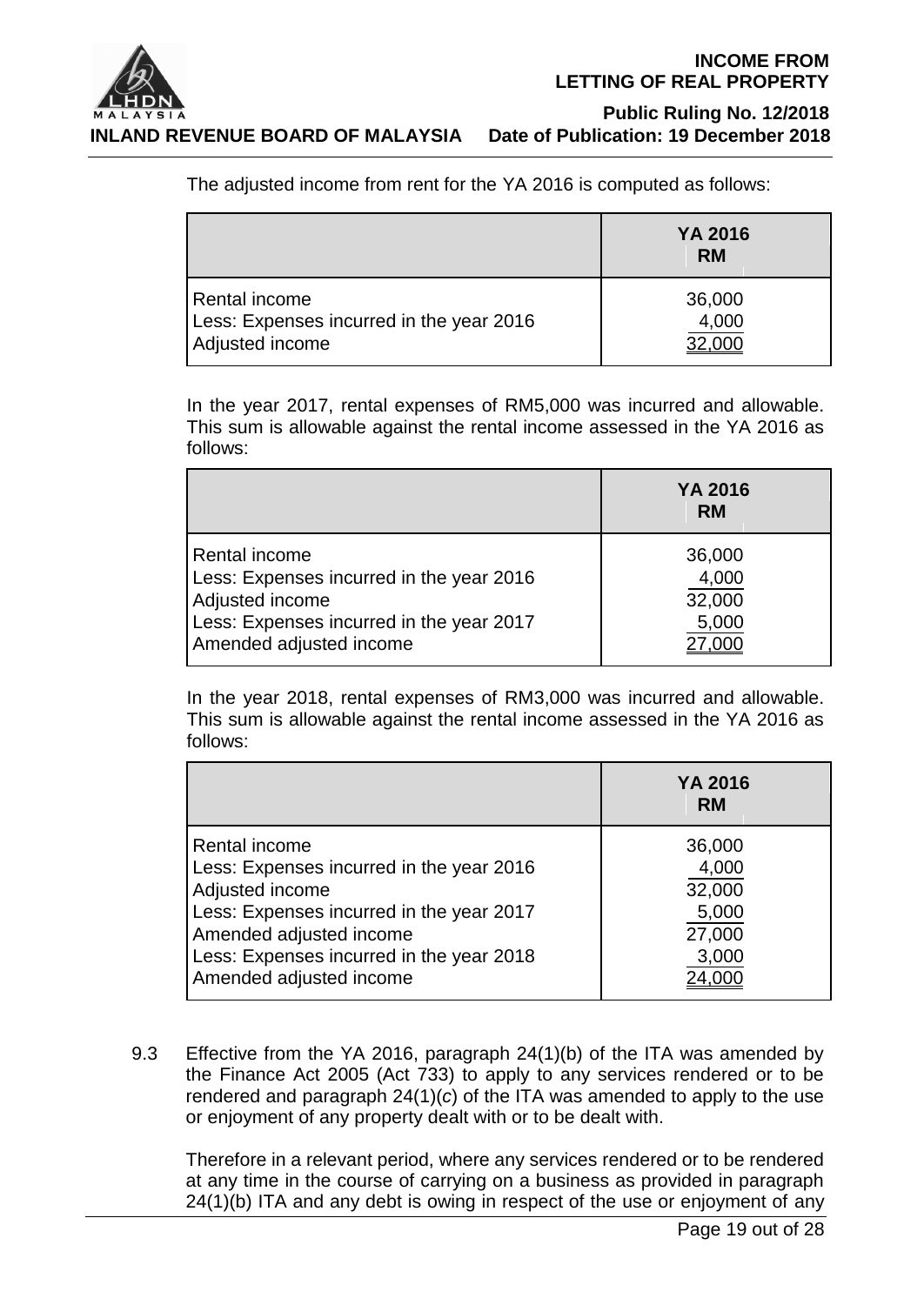

> property dealt or to be dealt withat any time in the course of carrying on a business as provided in paragraph 24(1)(c) the amount of debt is treated as the gross income from a business for the relevant period.

> Effective YA 2016 subsection 24(1A) of the ITA was introduced which provides that, "where in the relevant period, any sum is received by a relevant person in the course of carrying on a business in respect of any services to be rendered or the use or enjoyment of any property to be dealt with in the relevant period or in any following basis period, the sum shall be treated as gross income of the relevant person from the business for the relevant period in which the sum is received, notwithstanding that no debt is owing to the relevant person in respect of such services or such use or enjoyment".

> In other words, where the letting of property is a business source under paragraph 4(*a*) of the ITA, the rental income received in advance in respect of the future use or enjoyment of any property in the relevant period or in any following basis period is to be taxed in the basis period it is received, notwithstanding that the use or enjoyment of the property has yet to be dealt with.

> Where advance rental income in a particular YA has been taxed, any expense incurred after that YA, which is in relation to the advance rental income, would be allowable in accordance with section 33 of the ITA in the basis period of the YA the expense was incurred.

> With the introduction of subsection 34(7A) of the ITA by the Finance Act 2005 (Act 733), in a case of a refund of the advance payment to the tenant, a claim for a tax deduction on the amount refunded can be made in the basis period the refund occurs.

#### **Example 26**

Same facts as in Example 16 with additional information as follows:

- i. AJ Sdn Bhd received advanced rental for 3 years amounting to RM180,000 for the 4-storey building in Damansara in the year 2016.
- ii. AJ Sdn Bhd's gross income, allowable expenses and capital allowances on the furniture in each building for the YA 2016 - 2018 are as follows:

| <b>Real Property –</b>                                                                   | YA 2016                    | <b>YA 2017</b>         | YA 2018                |
|------------------------------------------------------------------------------------------|----------------------------|------------------------|------------------------|
| Paragraph 4(a) Source                                                                    | <b>RM</b>                  | <b>RM</b>              | <b>RM</b>              |
| <b>Building in Damansara</b><br>Gross income<br>Allowable expenses<br>Capital allowances | 180,000<br>14,000<br>7,000 | Nil<br>14,000<br>7,000 | Nil<br>14,000<br>7,000 |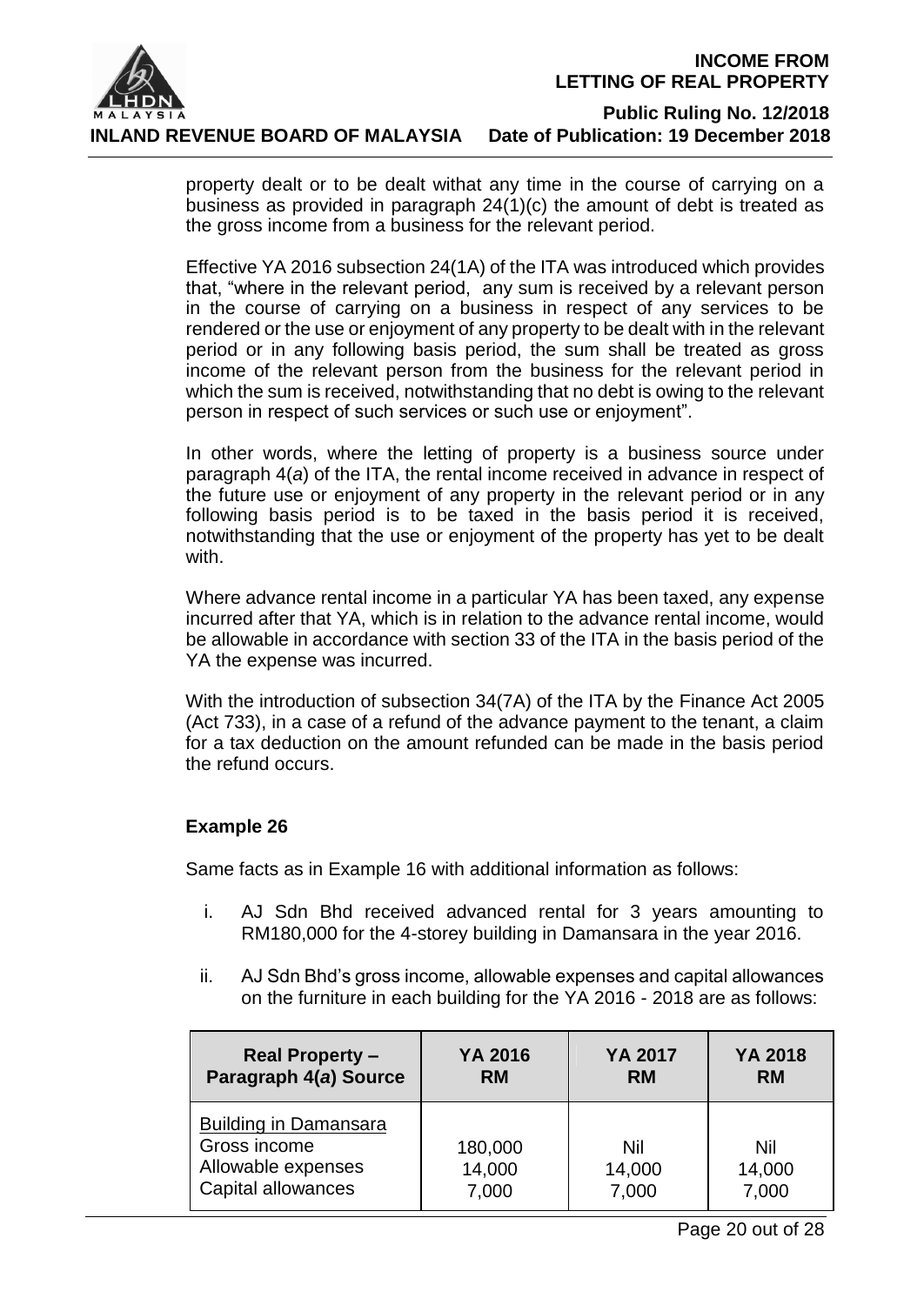

#### **INCOME FROM LETTING OF REAL PROPERTY**

#### **MALAYSIA**<br>INLAND REVENUE BOARD OF MALAYSIA Date of Publication: 19 December 2018 **INLAND REVENUE BOARD OF MALAYSIA**

| <b>Building in Bangsar</b><br>Gross income<br>Allowable expenses<br>Capital allowances | 10,000<br>12,000<br>3,000 | 120,000<br>12,000<br>3,000 | 120,000<br>12,000<br>3,000 |
|----------------------------------------------------------------------------------------|---------------------------|----------------------------|----------------------------|
| <b>Real Property -</b><br>Paragraph 4(d) Source                                        |                           |                            |                            |
| <b>Residential house</b><br>Gross income<br>Allowable expenses                         | 8,000<br>11,000           | 12,000<br>6,000            | 12,000<br>8,000            |
| Apartment<br>Gross income<br>Allowable expenses                                        | 6,000<br>4,000            | 6,000<br>2,000             | 6,000<br>3,000             |

The total income is computed as follows:

| YA 2016 |                                                                                 | <b>RM</b> | <b>RM</b>      |
|---------|---------------------------------------------------------------------------------|-----------|----------------|
| (i)     | Statutory income from rental – paragraph $4(a)$                                 |           |                |
|         | Rental income (180,000 + 10,000)                                                |           | 190,000        |
|         | Less: Allowable expenses $(14,000 + 12,000)$                                    |           | 26,000         |
|         |                                                                                 |           | 164,000        |
|         | Less: Capital allowances $(7,000 + 3,000)$                                      |           | <u>10,000</u>  |
|         |                                                                                 |           | 154,000        |
| (ii)    | Statutory income from rental – paragraph $4(d)$                                 |           |                |
|         | Rental income (8,000 + 6,000)                                                   | 14,000    |                |
|         | Less: Allowable expenses<br>$(11,000 + 4,000 = 15,000)$<br>Restricted to 14,000 |           | Nil            |
|         | Aggregate / Total income                                                        |           | <u>154,000</u> |
|         |                                                                                 |           |                |
| YA 2017 |                                                                                 | <b>RM</b> | <b>RM</b>      |
| (i)     | Statutory income from rental – paragraph $4(a)$                                 |           |                |
|         | Rental income                                                                   |           | 120,000        |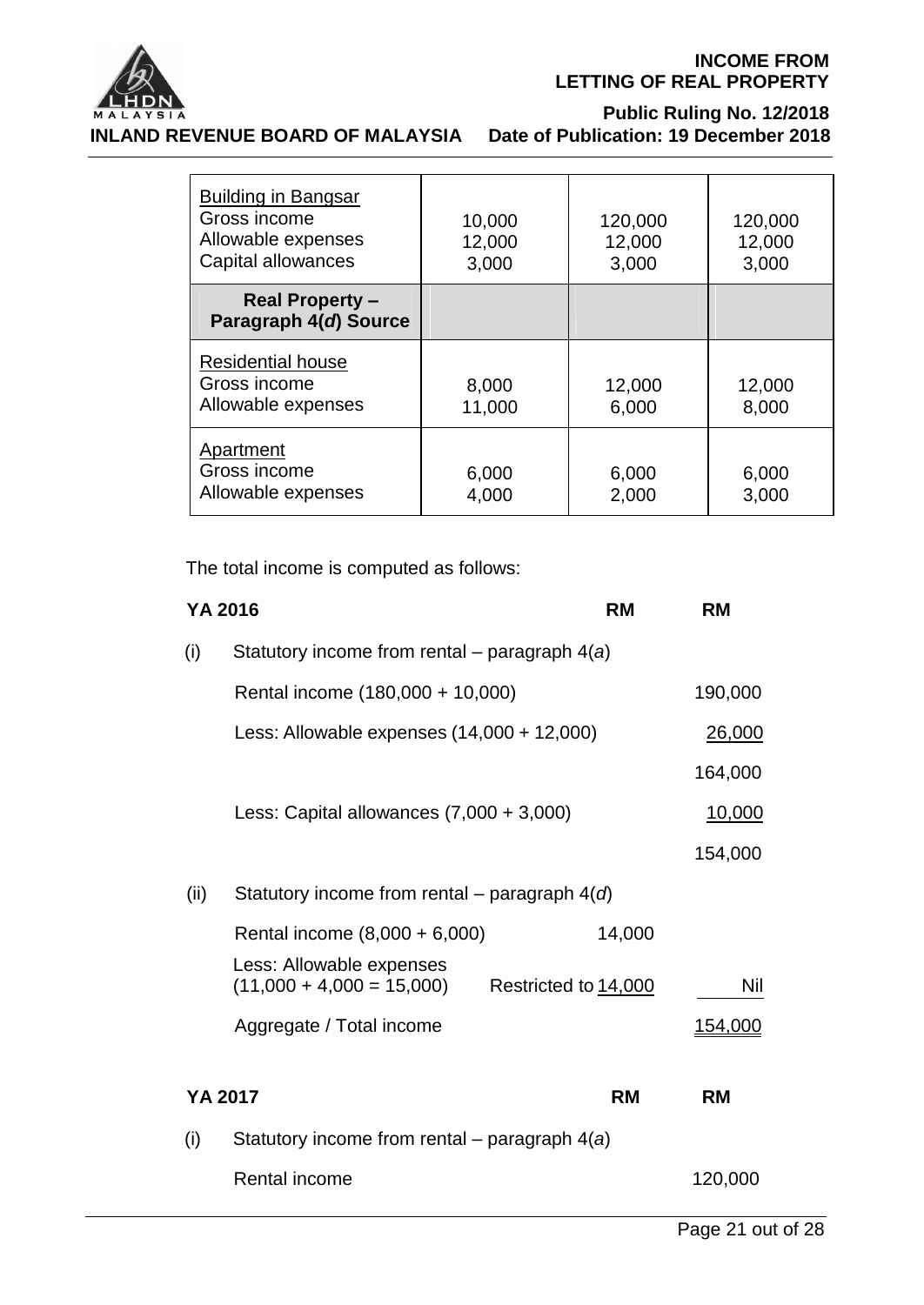

**INCOME FROM LETTING OF REAL PROPERTY**

 **Public Ruling No. 12/2018**

|      | Less: Allowable expenses $(14,000 + 12,000)$     |           | <u>26,000</u> |  |
|------|--------------------------------------------------|-----------|---------------|--|
|      |                                                  |           | 94,000        |  |
|      | Less: Capital allowances $(7,000 + 3,000)$       |           | 10,000        |  |
|      |                                                  |           | 84,000        |  |
| (ii) | Statutory income from rental – paragraph $4(d)$  |           |               |  |
|      | Rental income (12,000 + 6,000)                   | 18,000    |               |  |
|      | Less: Allowable expenses $(6,000 + 2,000)$ 8,000 |           | <u>10,000</u> |  |
|      | Aggregate / Total income                         |           | 94,000        |  |
|      |                                                  |           |               |  |
|      | YA 2018                                          | <b>RM</b> | <b>RM</b>     |  |
| (i)  | Statutory income from rental – paragraph $4(a)$  |           |               |  |
|      | Rental income                                    |           | 120,000       |  |
|      | Less: Allowable expenses $(14,000 + 12,000)$     |           | 26,000        |  |
|      |                                                  |           | 94,000        |  |
|      | Less: Capital allowances $(7,000 + 3,000)$       |           | 10,000        |  |
|      |                                                  |           | 84,000        |  |
| (ii) | Statutory income from rental – paragraph $4(d)$  |           |               |  |
|      | Rental income (12,000 + 6,000)                   | 18,000    |               |  |
|      |                                                  |           |               |  |
|      | Less: Allowable expenses $(8,000 + 3,000)$       | 11,000    | <u>7,000</u>  |  |

9.4 In the case where there is more than one real property and rental income from one or several real properties is received in advance, expenses related to that source is deductible from other rental income in the basis period in which the expenses are incurred. This treatment is only applicable to rental income from real properties which are assessed as one source.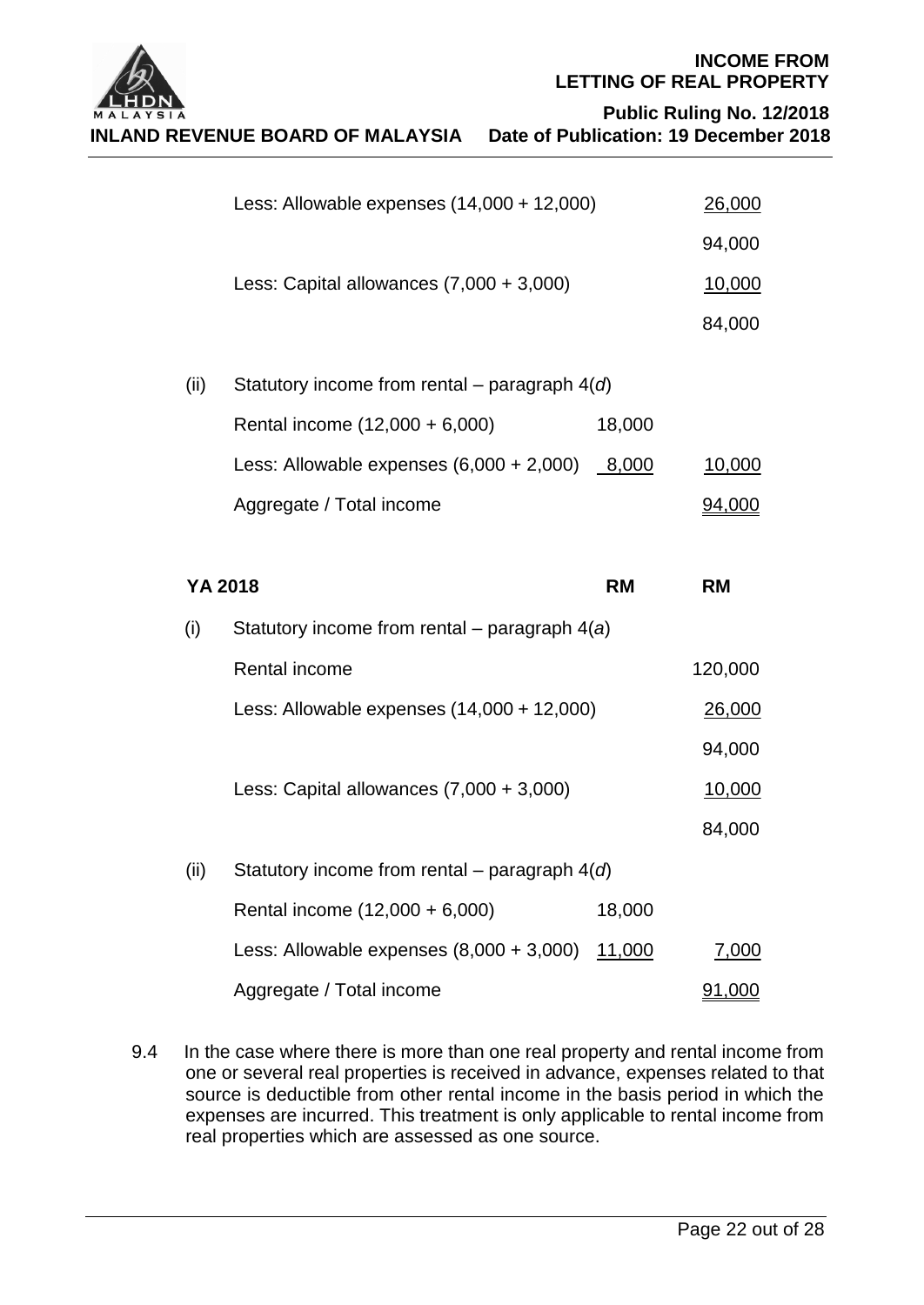

#### **Example 27**

Fortune Sdn Bhd lets out 2 buildings commencing from 1.1.2016. The company receives rental for 3 years amounting to RM300,000 in 2016 in relation to the first building. The second building is let out for RM10,000 a month. The letting of both buildings is treated as a rental source under paragraph 4(*d*) of the ITA. Income received and the allowable expenses for the building are as follows:

|                                                 |         | <b>First Building</b>        |                            | <b>Second Building</b>       |  |
|-------------------------------------------------|---------|------------------------------|----------------------------|------------------------------|--|
| <b>Year Ended</b><br><b>Income</b><br><b>RM</b> |         | <b>Expenses</b><br><b>RM</b> | <b>Income</b><br><b>RM</b> | <b>Expenses</b><br><b>RM</b> |  |
| 31.12.2016                                      | 300,000 | 20,000                       | 120,000                    | 30,000                       |  |
| 31.12.2017                                      |         | 15,000                       | 120,000                    | 30,000                       |  |
| 31.12.2018                                      | -       | 18,000                       | 120,000                    | 30,000                       |  |

The adjusted income from rental for the years of assessment 2016 to 2018 are computed as follows:

|                 | YA 2016<br><b>RM</b> | <b>YA 2017</b><br><b>RM</b> | YA 2018<br><b>RM</b> |
|-----------------|----------------------|-----------------------------|----------------------|
| Rental income   | 420,000              | 120,000                     | 120,000              |
| Less: Expenses  | 50,000               | 45,000                      | 48,000               |
| Adjusted Income | 370,000              | 75,000                      | 72,000               |

#### **Example 28**

Facts are the same as in Example 27 but the letting of the first building is treated as a business source under paragraph 4(*a*) of the ITA whereas the letting of the second building is treated as non-business source under paragraph 4(*d*) of the ITA.

The adjusted income from rental for the years of assessment 2016 to 2018 is computed as follows: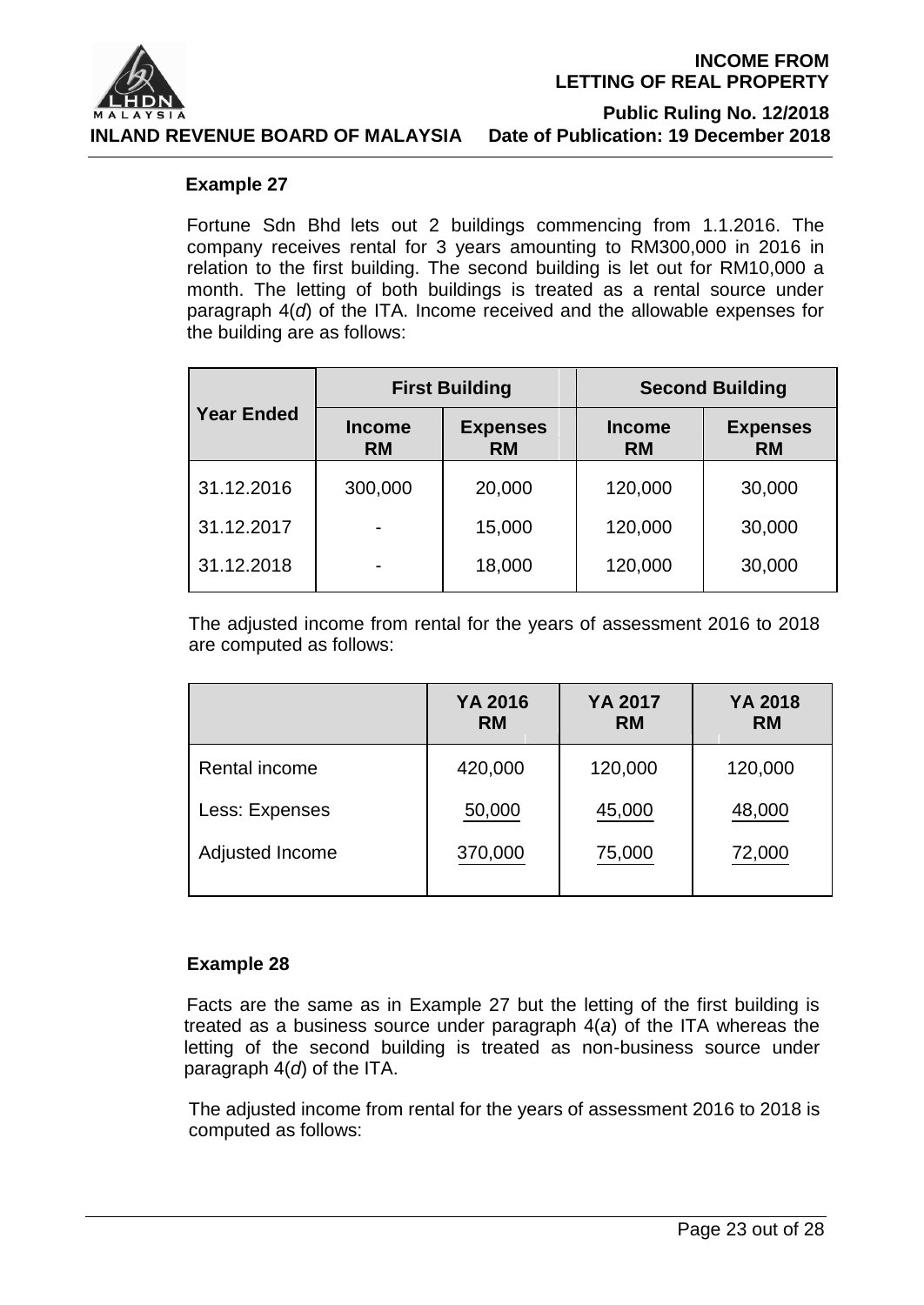

**INLAND REVENUE BOARD OF MALAYSIA Date of Publication: 19 December 2018**

 **Public Ruling No. 12/2018**

Rental source under paragraph 4(*a*) of the ITA

|                          | YA 2016<br><b>RM</b> | YA 2017<br><b>RM</b> | YA 2018<br><b>RM</b> |
|--------------------------|----------------------|----------------------|----------------------|
| Rental income            | 300,000              | Nil                  | <b>Nil</b>           |
| Less: Expenses           | 20,000               | 15,000               | 18,000               |
| Adjusted income / (loss) | 280,000              | (15,000)             | (18,000)             |

Rental source under paragraph 4(*d*) of the ITA

|                 | YA 2016<br><b>RM</b> | YA 2017<br><b>RM</b> | YA 2018<br><b>RM</b> |
|-----------------|----------------------|----------------------|----------------------|
| Rental income   | 120,000              | 120,000              | 120,000              |
| Less: Expenses  | 30,000               | 30,000               | 30,000               |
| Adjusted income | 90,000               | 90,000               | 90,000               |

The current year business loss under paragraph 4(*a*) of the ITA, amounting to RM15,000 and RM18,000 for the YA 2017 and 2018 respectively, can be set off against the aggregate income in the relevant YA. The computation is as follows:

|                                                                             | YA 2016<br><b>RM</b> | <b>YA 2017</b><br><b>RM</b> | <b>YA 2018</b><br><b>RM</b> |
|-----------------------------------------------------------------------------|----------------------|-----------------------------|-----------------------------|
| Statutory<br>rental<br>income<br>[paragraph $4(a)$ of the ITA]              | 280,000              | Nil                         | Nil                         |
| Statutory<br>rental<br>income<br>[paragraph $4(d)$ of the ITA]              | 90,000               | 90,000                      | 90,000                      |
| Aggregate income                                                            | 370,000              | 90,000                      | 90,000                      |
| Less:<br>Current<br>rental<br>loss<br>year<br>[paragraph $4(a)$ of the ITA] | Nil                  | (15,000)                    | (18,000)                    |
| Total income                                                                | 370,000              | 75,000                      | 72,000                      |

### **Note**

If the current year rental loss under paragraph 4(*a*) of the ITA cannot be fully absorbed in the relevant YA, the unabsorbed amount can be carried forward to the following YA.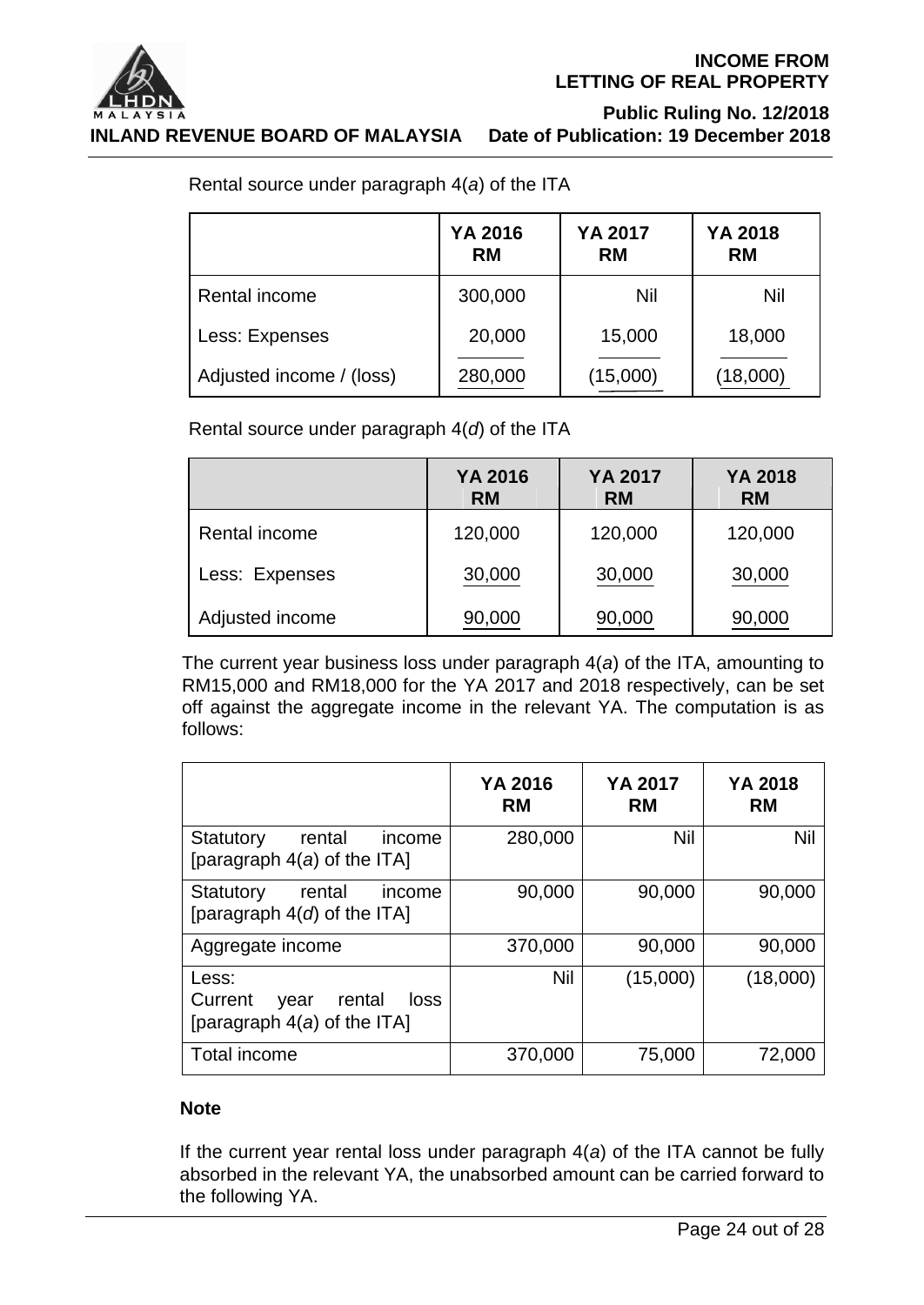

#### 10. **Capital Allowances**

- 10.1 If the letting of real property is treated as a business source, capital allowances can be claimed on capital expenditure incurred on plant and machinery. The provisions in Schedule 3 of the ITA relating to capital allowances shall apply to the business of letting of real property.
- 10.2 If the letting of real property is treated as a business source and the letting of real property ceases temporarily due to the circumstances mentioned in paragraph 8.4.2 of this PR, capital allowances can still be claimed in respect of the period the real property is not let out provided the real property is maintained in good condition and is made available for letting.

#### **Example 29**

Saravanan Sdn Bhd let out a shop lots building since 2015. The letting is treated as business source. On 1.4.2017 the building is repaired and cannot be occupied until 31.5.2017. The building is only let out again on 1.6.2017. Capital allowances claimed for the YA 2017 is RM30,000.

Even though the letting of shop lot building ceases from 1.4.2017 to 31.5.2017, the whole amount of capital allowances of RM30,000 can be claimed in the YA 2017 since the letting ceases temporarily due to the repair of the building.

#### **Example 30**

Harris Property Sdn Bhd owns a 5-storey building which is let out to Fetty Holding Bhd since 2015. The letting of the real property is treated as business source. Harris Property Sdn Bhd closes its accounts on 31 December every year. On 1.3.2016, the tenancy of the building ceases and Fetty Holding Bhd does not renew the tenancy. The building is left vacant until 31.12.2017 despite the efforts of the company to find a new tenant (including advertising the letting in several newspapers). Harris Property Sdn Bhd only manages to let out the building to another company on 1.1.2018 (absence of tenants for a period of 22 months). Capital allowances have been claimed since 2015.

Even though the letting of building ceases from 1.3.2016 to 31.12.2017, capital allowances can be claimed in the years of assessment 2016 and 2017 since the letting ceases temporarily due to the absence of tenants for a period of less than 2 years.

#### **Example 31**

Facts are the same as in Example 30 except that the building is not let out until 31.3.2018. Harris Property Sdn Bhd only manages to let out the building to another company on 1.4.2018 (absence of tenants for a period of 25 months).

Harris Property Sdn Bhd is eligible to claim capital allowances for the years of assessment 2016 and 2017. Harris Property Sdn Bhd is also eligible to claim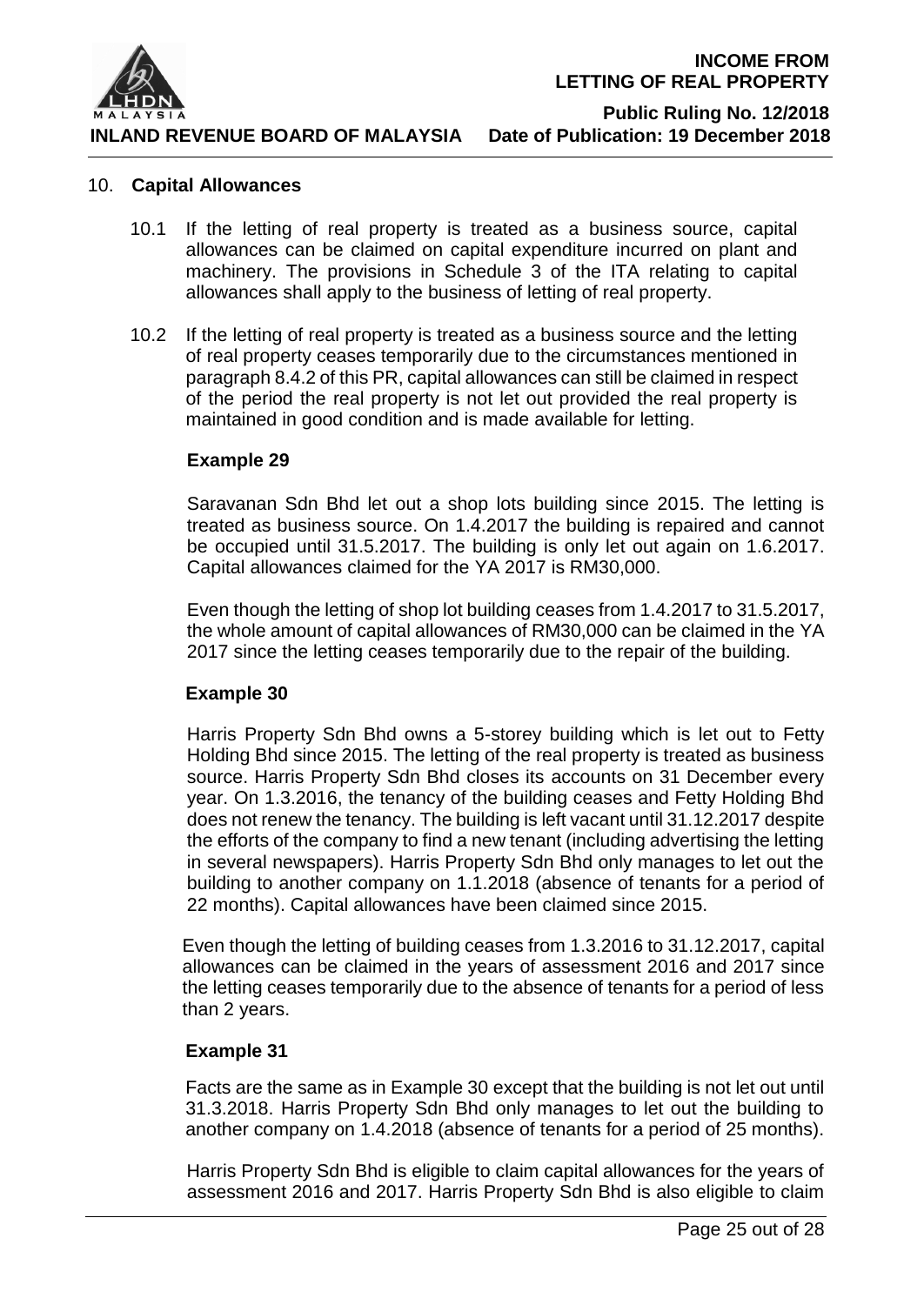

 **Public Ruling No. 12/2018**

**INLAND REVENUE BOARD OF MALAYSIA Date of Publication: 19 December 2018**

capital allowance for the YA 2018 if the letting of the building is treated as a business source for that YA.

- 10.3 If there is a change in tax treatment of the letting of a real property from a business source under paragraph 4(*a*) of the ITA to a non-business source under paragraph 4(*d*) of the ITA in the basis period for a YA, the person who lets out the real property has two sources of income from the same real property in that basis period, i.e a business source under paragraph 4(*a*) of the ITA and a non-business source under paragraph 4(*d*) of the ITA. If as a result of the change:
	- 10.3.1 a company becomes an investment holding company (IHC), the rental income (business source) would be assessed as income under paragraph 4(*d*) of the ITA. Therefore, the company is not entitled to claim for capital allowances on plant and machinery since they are not used for the purpose of a business at the end of the basis period for that YA.
	- 10.3.2 a company does not become an IHC, the company still derives rental income under paragraph 4(*a*) and 4(*d*) of the ITA in respect of the real property. Even though the company is not an IHC, the company would not be entitled to claim for capital allowances on plant and machinery since they are not used for the purpose of a business at the end of the basis period for that YA.

Note: The determination of whether a company is an IHC or not is explained in the PR No. 3/2011 (Investment Holding Company).

10.4 If a company has a business source and a rental source (not necessary to determine whether an IHC or not since its main activity is not the holding of investments) and there is a change in tax treatment of the letting of a real property from a business source under paragraph 4(*a*) of the ITA to a nonbusiness source under paragraph 4(*d*) of the ITA in the basis period for a YA, the company still derives rental income under paragraph 4(*a*) and 4(*d*) of the ITA. The company would not be entitled to claim for capital allowances on plant and machinery since they are not used for the purpose of a business at the end of the basis period for that YA.

Note: In the case where capital allowances cannot be claimed, the residual expenditure of the plant and machinery will be reduced by notional allowances for that YA and subsequent YA.

### **Example 32**

Menara Sdn Bhd owns an office building consisting of 20 units and lets out all the fully furnished units since 2013. The letting is treated as a business source since maintenance services and support services are comprehensively and actively provided by Menara Sdn Bhd. Capital allowance have been claimed on the furnitures in the office building.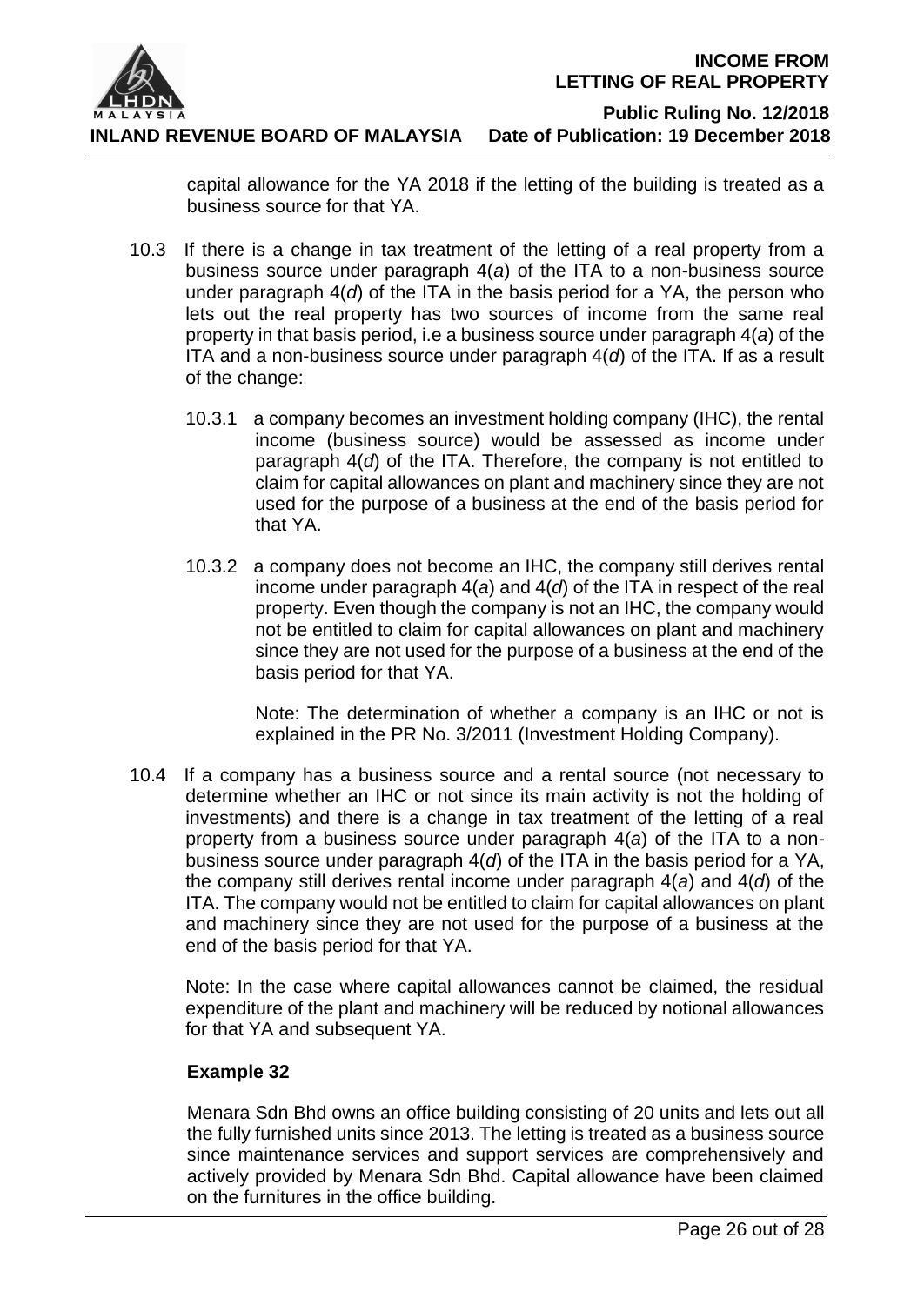

> However from June 2017, Menara Sdn Bhd did not provide maintenance services and support services. Menara Sdn Bhd closes its accounts on 31 December every year.

> Menara Sdn Bhd is not entitled to claim capital allowances on the furnitures in the office building for the YA 2017 since the furnitures are not used for the purpose of a business at the end of the basis period for that YA. Notional allowances will be deducted to arrive at the residual expenditure of the furnitures for the YA 2017 and subsequent YA.

- 10.5 If more than one real property is let out and there is a change in tax treatment of any of the real properties from a business source under paragraph 4(*a*) of the ITA to a non-business source under paragraph 4(*d*) of the ITA in the basis period for a YA, capital allowances can be claimed on plant and machinery for the real property which remains as a business source under paragraph 4(*a*) of the ITA.
- 10.6 If there is a change in tax treatment of the letting of a real property from a nonbusiness source under paragraph 4(*d*) of the ITA to a business source under paragraph 4(*a*) of the ITA in the basis period for a YA, the person who lets out the real property has two sources of income from the same real property in that basis period, i.e a non-business source under paragraph 4(*d*) of the ITA and a business source under paragraph 4(*a*) of the ITA. Capital allowances can be claimed on plant and machinery in the real property since they are used for the purpose of a business at the end of the basis period for that YA. For the purpose of computing capital allowances, the qualifying expenditure for the plant and machinery is the market value on the first day they are used in the business.

#### **Example 33**

Teguh Sdn Bhd closes its accounts on 31 December every year and its main activity is the holding of investments. The company owns and lets out a fullyfurnished 10-storey office building. The letting is treated as a rental source under paragraph 4(*d*) of the ITA. From 1.3.2017 the company provides maintenance services and support services comprehensively and actively. The company is not an IHC in the YA 2017 since the income from holding of investment is less than 80% of its gross income.

Teguh Sdn Bhd is entitled to claim capital allowances on the furnitures in the office building for the YA 2017 since they are used for the purpose of a business at the end of the basis period for that YA. For the purpose of computing capital allowances for the YA 2017, the qualifying expenditure for the furnitures is the market value on 1.3.2017. No initial allowance will be given.